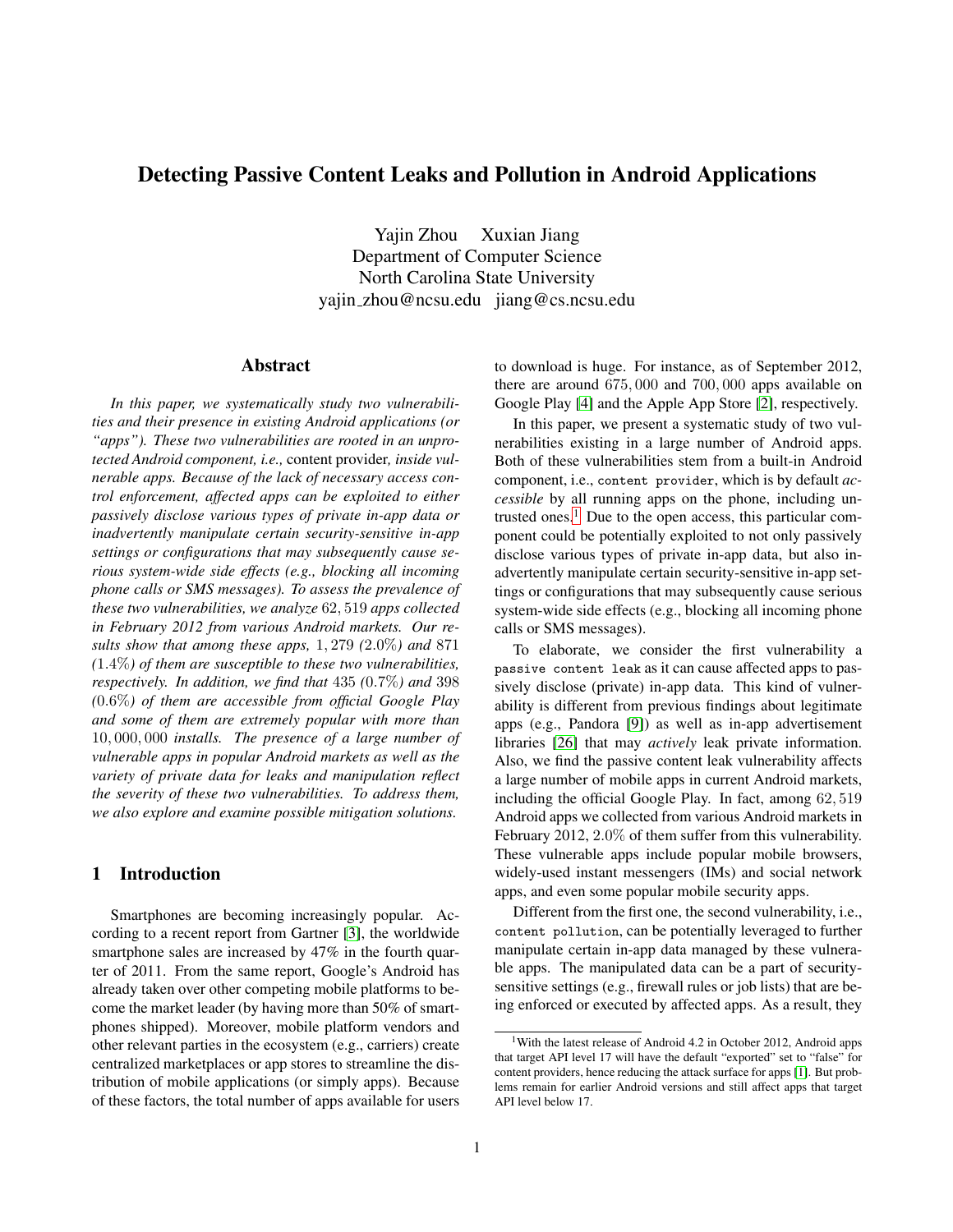may be "influenced" to cause undesirable side effects to the system. Example side effects include allowing or denying certain phone calls and SMS messages from specific phone numbers chosen by attackers. Our study shows that this vulnerability is also widely present in real-world apps. Among the same set of  $62,519$  apps,  $1.4\%$  of them are affected by this vulnerability.

To systematically assess the prevalence of these vulnerable apps, we have designed and implemented a tool called ContentScope. Our tool first examines a given app and checks whether it exposes the public content provider interfaces (represented as start functions). If yes, we then locate those Android functions or routines that actually operate on internal databases with private data (denoted as terminal functions). After that, our tool performs pathsensitive data-flow analysis along execution paths from start functions to terminal functions, so that we can automatically derive necessary constraints and prepare "appropriate" inputs to evaluate the presence of content leakage or pollution vulnerabilities. The inputs will then be dynamically fed into the app on a real phone for confirmation.

We have applied the ContentScope tool to 62, 519 apps collected in February 2012 from various Android markets, including the official Google Play. Using the tool, we detected 1, 456 vulnerable apps (or 2.3% of our dataset). Specifically,  $1,279$  apps (or  $2.0\%$ ) suffer from passive content leaks,  $871$  apps (or  $1.4\%$ ) are susceptible to content pollution, and  $694$  apps (or  $1.1\%$ ) contain both vulnerabilities. Among these vulnerable apps, 435 (0.7%) and 398 (0.6%) of them were downloaded from the official Google Play.

After identifying these vulnerable apps, we further perform a break-down to better understand them. Specifically, by analyzing apps with passive content leaks, we aim to understand the types of personal information that may be passively leaked. Our results show that the relevant personal information for leaks includes, but not limited to, (1) incoming and/or outgoing SMS messages (268 apps); (2) contacts stored in the phone (128 apps); (3) conversations in popular IMs such as MSN (121 apps); (4) user credentials such as user name, password and authentication tokens of popular social network websites such as Facebook and Twitter (80 apps); (5) browser history and bookmarks (70 apps); and (6) incoming and/or outgoing phone call logs (61 apps). These vulnerable apps include popular mobile browsers, widely-used instant messengers (IMs) and social network apps, and even mobile security apps.

Similarly, when analyzing apps with the content pollution vulnerability, we aim to understand possible side effects from them. Our results show that by polluting internal databases, we could effectively manipulate certain blacklists or whitelists (for outgoing/incoming phone calls as well as SMS messages) that are maintained by vulnerable apps. In other words, security-sensitive settings (such as firewall rules) can be arbitrarily changed by any app on the phone without any permission. Our results further show that some vulnerable apps can be even exploited to download additional unwanted apps (and other arbitrary types of files) from remote servers in the background without user's awareness. (The downloaded app can be later automatically triggered for installation, albeit with user approval.)

Among the detected vulnerable apps, some of them are extremely popular, having been downloaded from Google Play for more than 10, 000, 000 times. After identifying them, since February 2012, we have been actively reporting our findings to the corresponding developers. Some developers have taken our reports seriously and immediately followed our suggestions to fix their apps. However, we also experienced some difficulties in communicating with other developers, either by being unable to find their valid contact information or by not receiving any response to our reports.

We note that several recent works [\[15,](#page-14-6) [17,](#page-14-7) [19,](#page-14-8) [20,](#page-14-9) [27\]](#page-14-10) also attempted to examine potential risks and implications from unprotected interfaces of Android apps. However, our work differs from them by *not* focusing on invoking escalated privileged operations (e.g., from an app without any permission). Instead, we exclusively focus on the open content provider interface of Android apps and study potential risks that may lead to passive privacy leakage and unintended manipulation of security-sensitive data. To the best of our knowledge, our paper is the first to systematically study these two issues and quantitatively report the prevalence of affected apps.

The rest of this paper is organized as follows: In Section [2,](#page-1-0) we elaborate the threat model and assumptions of this work. We then present the overall system design in Section [3,](#page-2-0) followed by its implementation details in Section [4.](#page-5-0) After that, we report the evaluation results in Section [5.](#page-7-0) We also discuss possible solutions and improvements in Section [6.](#page-11-0) Finally, we describe related work in Section [7](#page-12-0) and conclude the paper in Section [8.](#page-13-0)

### <span id="page-1-0"></span>**2 Threat Model and Assumptions**

In this paper, we assume the following adversary model. In order to launch the above-mentioned passive content leaks and/or pollution attacks, a malicious app needs to be installed on the same smartphone as the vulnerable app. After installation on the phone, we do not assume the mali-cious app will request any dangerous permission<sup>[2](#page-1-1)</sup> to launch

<span id="page-1-1"></span><sup>2</sup>A dangerous permission means the permission is defined at the dangerous protection level [\[27\]](#page-14-10) and will need to be explicitly approved by users before being granted to third-party apps. In the following, for simplicity, we will use permission to present dangerous permission if not otherwise specified.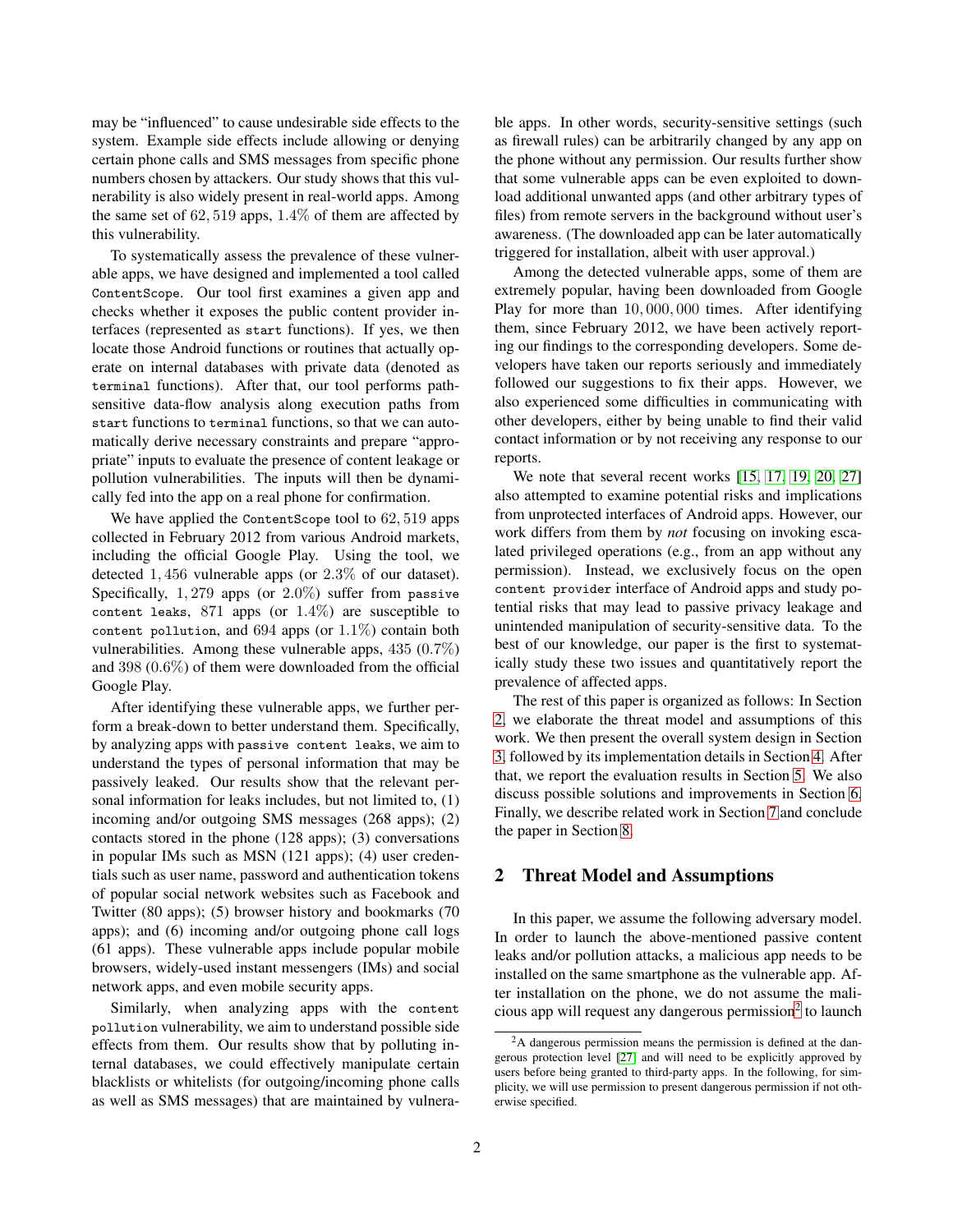

<span id="page-2-1"></span>**Figure 1. The ContentScope design**

the attack. Even so, the malicious app can manage to obtain private or confidential data (such as contacts, SMS messages or browser histories) that may be maintained by vulnerable apps. Further, the malicious app can potentially manipulate certain in-app data that could be a part of security settings or configurations to introduce unintended sideeffects in the running system. We note that to transport the stolen private data to a remote server under the attacker's control, the malicious app does need the corresponding IN-TERNET permission.

### <span id="page-2-0"></span>**3 Design**

To analyze these two vulnerabilities and assess their prevalence in existing apps, we design the ContentScope system to scalably and accurately examine a large number of apps from existing Android markets. In particular, we consider a passive content leak occurs when an app does not properly protect its internal (private) database and allows it to be freely accessible to any running apps. Similarly, content pollution happens if any app without necessary authorization or permission can manipulate another app's internal database or settings, which can be security-sensitive.

In Figure [1,](#page-2-1) we show the overall architecture of the ContentScope system, which involves several steps to determine vulnerable apps. The first step is to select candidate apps that may potentially be susceptible to these two vulnerabilities. For that purpose, we extract essential vulnerability characteristics to significantly reduce the number of apps that need to be subsequently examined. In other words, the selected candidate apps are expected to be a small portion of all existing apps. After that, the second step is to analyze candidate apps and determine whether they are indeed vulnerable. Finally, to further assess the threat level of these vulnerable apps, we accordingly examine them and present a break-down on the types of leaked or polluted content as well as the associated side effects. In the following, we illustrate each step in detail.

#### **3.1 Candidate App Selection**

To select candidate apps, our strategy is to extract essential characteristics of these two vulnerabilities. Specifi-

cally, these two vulnerabilities share a similar nature of having an exploitable content provider interface. Note that the content provider interface in Android is designed to concisely encapsulate a structured set of local data (typically in the form of SQLite databases) while providing necessary mechanisms to regulate the accesses to encapsulated data. By default, this interface is *open* so that any app can leverage it to communicate with each other. In the meantime, an app can protect its interface by (1) either setting a property named exported to false in its manifest file (or more precisely AndroidManifest.xml) to ensure that the interface is only available to itself or others with the same user ID or (2) defining custom permissions to expose them only to apps that are granted these custom permissions. Moreover, each (custom) permission has a protection level, which determines how *dangerous* the permission is and the way this permission can be granted to other apps. A certain protection level (i.e., signatureOrSystem) is reserved for pre-loaded apps in the phone firmware while others (i.e., normal, dangerous, and signature) can be requested by third-party apps. If there is no protection level specified for a custom permission, the default protection level normal will be used.

In this paper, we focus on existing third-party apps available in various Android markets. Therefore, we mainly target custom permissions with normal, dangerous, and signature protection levels. It is also important to note that for a permission at normal protection level, any app can request it and the Android runtime will automatically grant access, without asking for user's explicit approval. This differs from permissions at the dangerous level, which demand explicit approval from users, or at the signature level, which require apps to be signed with the same developer key.

In Figure [2](#page-3-0) we show a manifest file which defines a content provider named ExampleProvider. Because it does not specify the exported property explicitly, this content provider is *open* to all apps on the phone by default. The app defines a custom permission com.example.app.permission to protect this content provider. However the protectionLevel property of this custom permission is normal, which means this permission will be automatically granted to any app that requests it.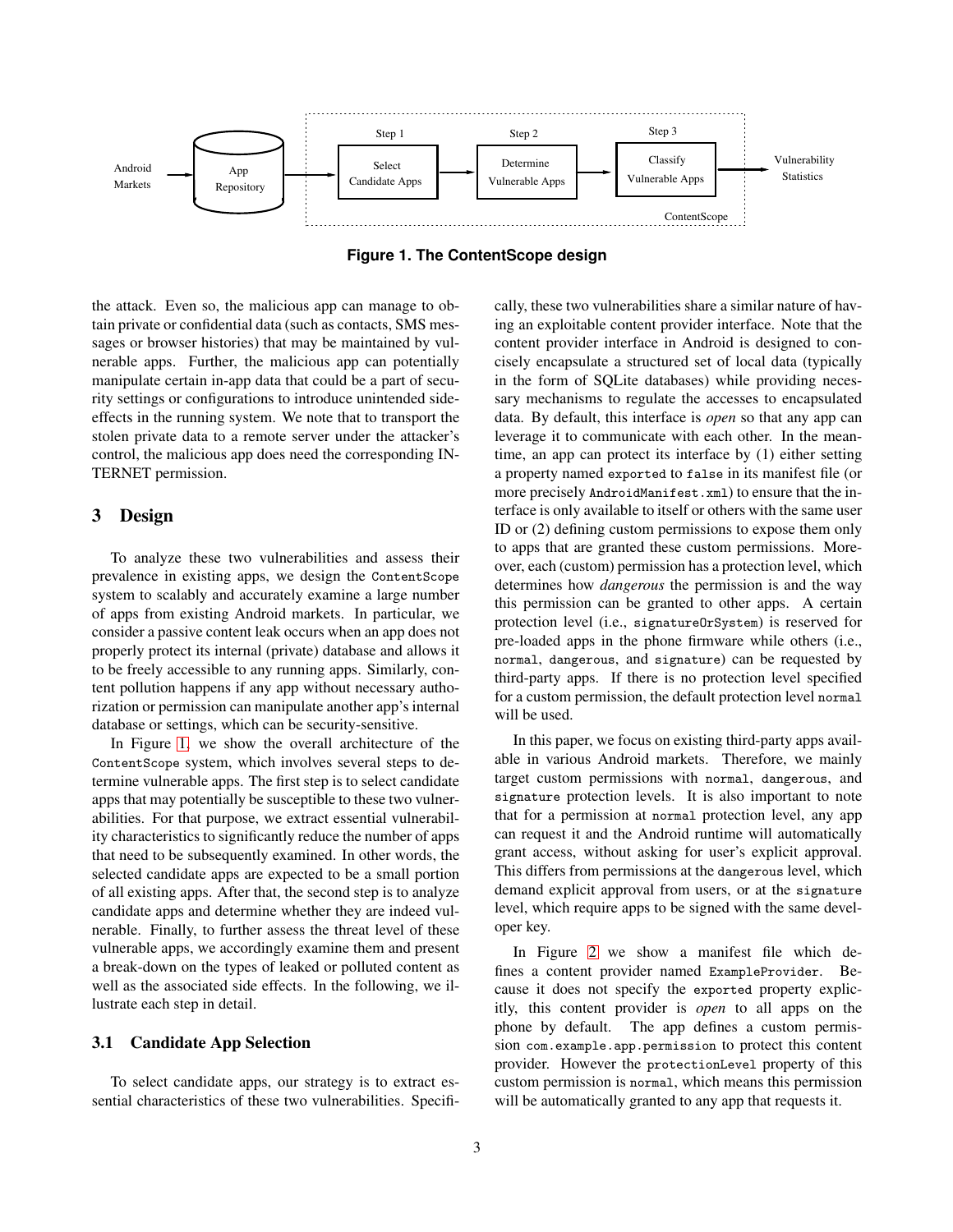```
1 <?xml version="1.0" encoding="utf-8"?>
2 <manifest xmlns:android="http://schemas.android.com/
3 apk/res/android" package="com.example.app">
 4 ...
5 <application ...>
\begin{tabular}{cc} 5 & \textbf{application} & \textbf{1} \\ 6 & \textbf{1} & \textbf{1} \\ 7 & \textbf{1} & \textbf{1} \\ 8 & \textbf{1} & \textbf{1} \\ 9 & \textbf{1} & \textbf{1} \\ 10 & \textbf{1} & \textbf{1} \\ 11 & \textbf{1} & \textbf{1} \\ 12 & \textbf{1} & \textbf{1} \\ 13 & \textbf{1} & \textbf{1} \\ 14 & \textbf{1} & \textbf{1} \\ 15 & \textbf{1} & \textbf{1} \\ \end{tabular}7 android:name=".ExampleProvider" 
                             8 android:authorities="com.example.app.provider" 
                             android:permission="com.example.app.permission
                       10 </provider>
               11 </application>
                    12 <permission 
                      13 android:protectionLevel="normal"
                       14 android:name="com.example.app.permission">
               15 </permission>
16
      17 </manifest>
```
### <span id="page-3-0"></span>**Figure 2. An example AndroidManifest.xml file that defines a content provider**

Accordingly, to locate those candidate apps, our system first parses their manifest files to determine whether there is any content provider component defined. If yes, we extract the corresponding attributes. The first one is the exported property as it specifies whether or not the content provider is accessible by other apps. (If it is not defined, the default true value is assumed, which means any app can access it.) The second one is to detect the presence of any custom permission(s) to regulate the read or write accesses to the content provider. More specifically, there are three closely-related ones: readPermission, writePermission, and permission. The readPermission and writePermission explicitly specify the respective permission used to query and make changes to the data managed by content provider. If they are missing, the permission attribute will be used.

In other words, our system chooses those apps as candidates if they explicitly export a content provider by setting true in its exported attribute or implicitly export this interface without specifying this attribute. In addition, our system also selects those apps, which may have custom permissions, but the corresponding protection level(s) are not defined or defined at the normal level. After that, for bookkeeping purposes, we further extract other attributes of the content provider component from these candidate apps, including the name property, which specifies the specific class implementing the content provider interface, as well as authorities, which is used by the Android runtime to locate the content provider itself. All these relevant attributes will be collected along with the app information and saved into a local database for subsequent analysis.

#### **3.2 Vulnerable App Determination**

After selecting candidate apps, our next step is to analyze them to locate vulnerable ones. In order to effectively manage a structured set of data in a local SQLite database, the Android framework provides well-defined APIs to ease the creation and maintenance of content providers. Specif-

ically, these APIs are provided in a number of systemwide classes, including SQLiteDatabase (which contains the methods to create, delete and execute SQL commands) and SQLiteQueryBuilder (which helps build SQL queries). In other words, content providers can leverage these methods to implement their own standardized APIs that can be invoked to query and make changes to records in local databases. To simplify our discussion, we call these Android APIs that actually manipulate local databases terminal functions.

From another perspective, the content provider component essentially encapsulates local content and exports them through standardized APIs. For instance, one standardized API is query() that accepts one parameter URI to pinpoint which table to query and other parameters to specify query conditions (e.g., the conditions used in the where clause). Another API is insert() which handles requests to insert new content into local databases. Consequently, these Android APIs become the actual entry points of content providers to other apps. We call them start functions.

Figure [3](#page-4-0) shows the implementation of a content provider named ExampleProvider. It implements the query() (line 17), insert() (line 29) and openFile() (line 37) interfaces which can be invoked by other apps to operate on the internal SQLite database and internal files. Hence these three functions are start functions. In order to manipulate the data maintained by the internal SQLite database, it leverages the methods provided by SQLiteDatabase class to perform SQL query (line 25) or insert data (line 33) into database. Hence these two methods are terminal functions. Similarly, the function used to open internal files (line 41) is classed as a terminal function.

A passive content leak vulnerability exhibits if certain inputs can trigger an execution path from a start function to a terminal function. Accordingly, we generate a function call graph of a given app to help determine reachability from the public content provider interfaces (i.e., start functions) to the low-level database-operating routines (i.e., terminal functions). More specifically, we first generate the whole program function call graph for the app and find all the functions containing terminal functions. Then for each start function, we identify all potential paths from it to corresponding terminal functions. Although the construction of whole program function call graph is a wellstudied topic, there are certain aspects unique to Android. One example is the resolution of object references, which is the Android counterpart to traditional points-to analysis in binary analysis, as the exact type of a class object needs to be determined before we can actually obtain the list of functions it may invoke. The second one is the call graph discontinuity introduced by the event-driven nature of Android apps (e.g., with extensive use of callbacks or event registrations). As an app may register various callback functions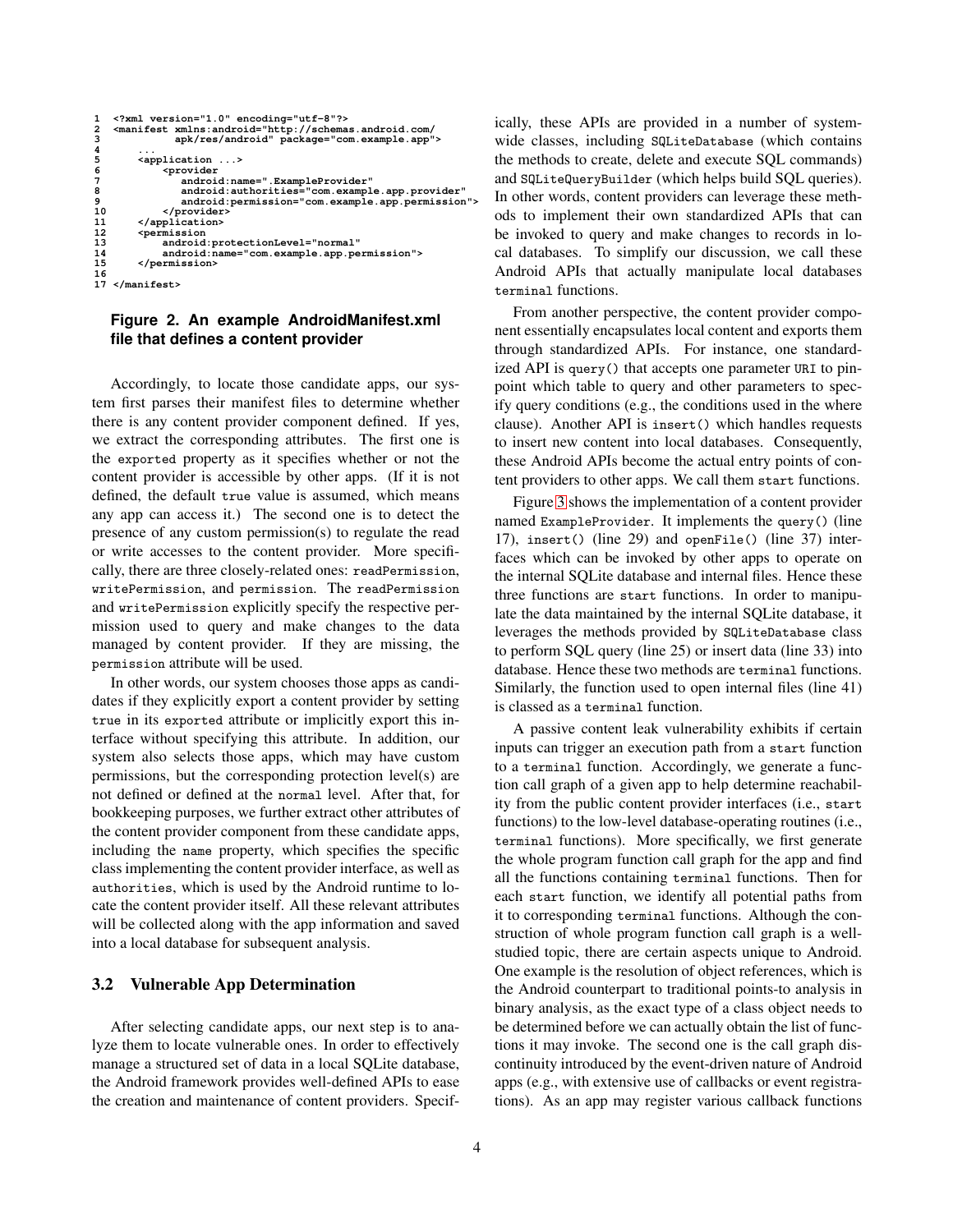```
1 public class ExampleProvider extends ContentProvider {
\begin{array}{c} 1 \\ 2 \\ 3 \end{array}3 private static class DatabaseHelper extends SQLiteOpenHelper {
4 public void onCreate(SQLiteDatabase db) {
5 db.execSQL("CREATE TABLE example_table ...");
                 db.execSQL("CREATE TABLE private_table ...
7 }
8 }
9 
       10 private static final UriMatcher sUriMatcher;
       11 static {
       12 sUriMatcher.addURI("com.example.app.provider", "example_table", 1);
13 }
14
       15 private DatabaseHelper dbHelper;
16
       17 public Cursor query(Uri uri, String[] projection, String selection, String[] selectionArgs, String sortOrder) {
18 if (sUriMatcher.match(uri) != 1)<br>19 throw new IllegalArgumentException("Unknown URI " + uri);
       20 return internalQuery(uri, projection, selection, selectionArgs, sortOrder);
21 }
22 
23 private Cursor internalQuery(Uri uri, String[] projection, String selection, String[] selectionArgs, String sortOrder) {
24 SQLiteDatabase db = dbHelper.getReadableDatabase();
            25 Cursor c = db.query("example_table", projection, selection, selectionArgs, null, null, sortOrder);
       <sup>2</sup> return c;
27 }
28
29 public Uri insert(Uri uri, ContentValues initialValues) {
30 if (sUriMatcher.match(uri) != 1) 
                 31 throw new IllegalArgumentException("Unknown URI " + uri);
32 SQLiteDatabase db = dbHelper.getWritableDatabase();
33 long rowId = db.insert("example_table", null, initialValues);
34 ...
35 }
36
       37 public ParcelFileDescriptor openFile(Uri uri, String mode) {
            38 try { 
                 39 String newPath = uri.getPath();
                 File newFile = new File(newPath);
                 41 return ParcelFileDescriptor.open(newFile,ParcelFileDescriptor.MODE_READ_ONLY); 
42 } 
43 ...
44 }
45 }
```
<span id="page-4-0"></span>**Figure 3. The source code of a content provider implementation**

that can be executed at certain events by the Android runtime, these registered callbacks may not show up in the generated function call graph. To solve these problems, we take a conservative approach by annotating these callback registration routines and reconnecting callback routines back to the generated call graph. For example we annotate the methods in class Thread and Handler and reconnect the function Thread.run() to Thread.start() and the function Handler.sendMessage() to Handler.handleMessage(). In Figure [3,](#page-4-0) we show the possible execution paths from start functions to terminal functions as dotted lines.

After identifying possible paths from start functions to various terminal functions, we then need to generate corresponding inputs as evidence to show the feasibility of one particular execution path. To this end, we first generate a control flow graph (CFG) for each function along the path, then leverage data-flow analysis to obtain necessary constraints that may guide the execution path for a specific input. The collected constraints will be fed into a constraint solver to generate the appropriate inputs that satisfy these constraints. Our approach to generate corresponding inputs is summarized in Algorithm [1.](#page-5-1) Unfortunately, there also exists certain Android-specific aspects that make this process challenging. First of all, content providers heav-

5

ily use Android-specific APIs to process inputs. For example, an uri input of both query() and insert() functions is processed by UriMatcher to return an integer value, which indicates a mapping between the uri and the return value. Without the knowledge of this mapping, a constraint solver will not be able to resolve this constraint. For example, the mapping between uri and the return value is "content://com.example.app.provider/example\_table" to 1 for the content provided shown in Figure [3.](#page-4-0) Secondly, certain string-related operations in content provider can also introduce problems to derive the associated constraints. Specifically, without understanding the semantics of these string operations, it is hard to generate the constraints for the values involved in these operations. To address that, we choose to model or summarize the operations in Java String class and directly take them into account for constraint extraction. Thirdly, in certain cases, we may not be able to model the internals of specific functions. To accommodate them, we conservatively explore all paths if the return values of these functions are used as constraint variables. For the code shown in Figure [3,](#page-4-0) the generated input for parameter uri which can trigger the execution from start function ContentProvider.query() (line 17) to terminal function SQLiteDatabase.query() (line 25) is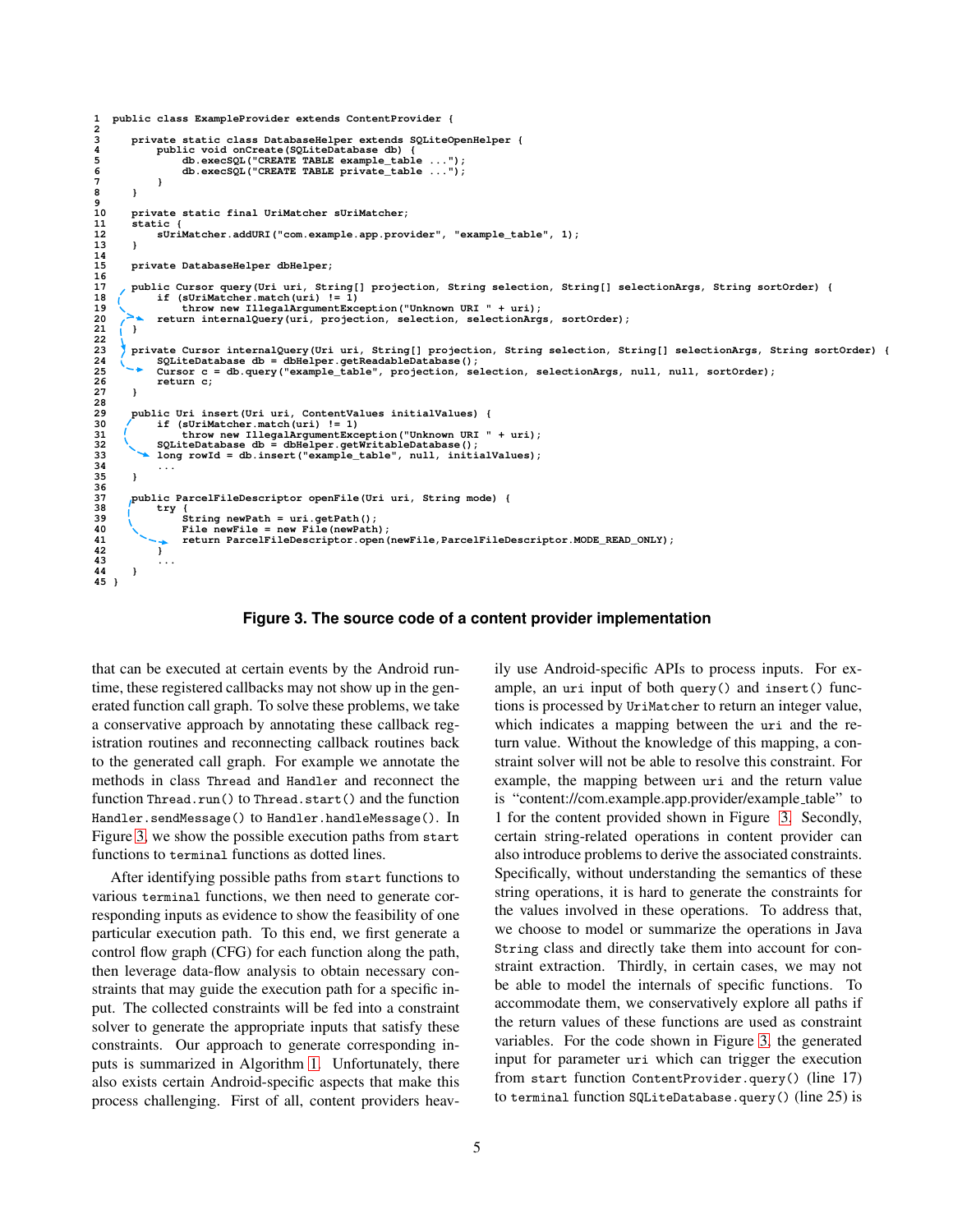**Algorithm 1**: Generating inputs for start functions

**Input**: set of start functions, set of terminal functions, function call graph

**Output**: generated inputs for start functions

 $paths = []$  $starts = [start function]$  $terminals = [terminal function]$  $callGraph = [path in function call graph]$ 

**foreach** s ∈ starts **do foreach**  $t \in terminals$  **do if**  $(s, t) \in \text{callGraph}$  **then**  $\lfloor$  paths.add(s, t);

 $constraints = []$ 

**foreach** path ∈ paths **do**  $\Box$  constraints.add(genConstraint(s, t));

 $inputs = []$ 

**foreach** constraint ∈ constraints **do**  $\lbrack$  *inputs.add(genInput(constraint))*; **return** *inputs*

<span id="page-5-1"></span>"content://com.example.app.provider/example\_table".

Our static analysis approach is conservative and will likely introduce false positives when generating inputs to an execution path. To address that, we further have a dynamic execution module to confirm the calculated inputs. The dynamic execution module is based on a test app that runs in a real Android phone and takes these generated inputs to invoke the exposed content provider interfaces. The test app then records and analyzes the return values to determine the existence of the vulnerabilities. For example if the invocation to ContentProvider.query() returns a concrete Cursor object, then we can confirm that the content provider interface (or the app) is vulnerable to passive content leaks. Similarly, if the invocation of ContentProvider.insert() returns a concrete URI object, then the app is susceptible to content pollution.

### **3.3 Leaked/Polluted Content Break-down**

After identifying the set of vulnerable apps, we want to assess the level of threats by classifying the types of leaked content as well as possible side effects caused by the polluted content. For this purpose, we leverage again the earlier function call graph and CFG. More specifically, in order to identify the types of content leaked by an exposed content provider interface, we need to know the types of content that have been saved in the content provider before. Correspondingly, if there is a possible execution path between an Android API that returns certain type of private informa-

tion (such as contacts) and another API that is used to insert private information into the content provider, then we can know the type of content stored in the content provider. As a result if this app is vulnerable to a passive content leak, we can infer the specific type of private information may be leaked. Similarly, we apply this approach to infer possible sides effects caused by the polluted content.

In Particular, for a given vulnerable app, if there is an execution path from a contact-retrieving API to an API that inserts data into the content provider, we can infer that the type of data stored in content provider could be contacts. Consequently, the type of private content that may be leaked is also contacts. Similarly, if there is an execution path from the query() function (of a content provider) to an Android API that blocks incoming SMS messages (abortBroadcast()), we may consider this app could block certain SMS messages according to the content or filtering rules injected by attackers.

We stress that the above method will introduce false positives (as the presence of an execution path in the call graph does not guarantee it is actually executed at runtime). As a result, there is still a need to manually verify the findings. Fortunately, the reported execution paths significantly speed up the analysis. Moreover, our prototyping experience also shows that the context information of apps is helpful to understand the semantics or types of information that may be organized in local databases. For example, an instant messenger (IM) app might use the content provider interface to maintain its accounts, buddy list, and conversation logs. In this case, we do not have well-defined Android APIs to infer the relationship between the app and the type of private information saved on the vulnerable content provider. Fortunately we can leverage context information to classify different types of private information.

### <span id="page-5-0"></span>**4 Implementation**

We have implemented a ContentScope prototype as a mix of Python scripts and Java code. The first two steps in our system, i.e., candidate app selection and vulnerable app determination, were developed using Python with 3, 813 source lines of code (SLOC). The last step, i.e., vulnerable apps classification, was developed using Java, which extends the open source baksmali disassembler tool (1.2.6) and introduces additional 2, 800 SLOCs.

To detect the passive content leak vulnerability, our prototype focuses on two different types of start functions in content provider that could leak private data: one is standard ContentProvider.query() that supports structured data maintained in internal SQLite databases and the other is ContentProvider.openFile() that returns a file descriptor to access a file in the app's private data directory. These two entry points, if not protected, can be exploited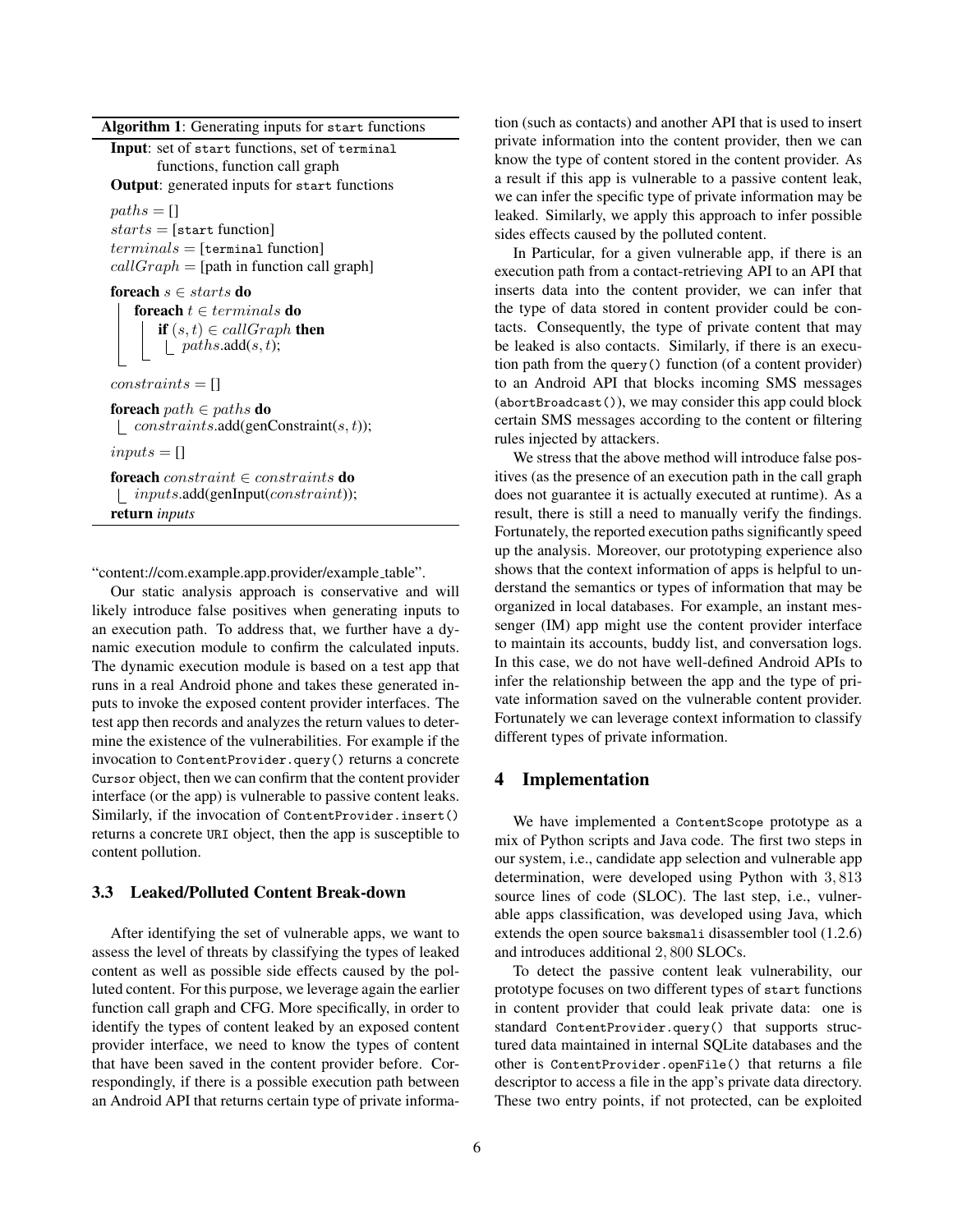by malicious apps to retrieve either arbitrary data stored directly in local SQLite database or any file accessible to the vulnerable app, including those in its private data directory (such as the local SQLite database file itself). For each of them, we then choose the corresponding terminal functions that either query the data from internal database or open a file on the phone. The terminal functions supported in our current prototype for ContentProvider.query() and ContentProvider.openFile() are SQLiteQueryBuilder. query(), SQLiteDatabase.query(), SQLiteDatabase. rawQuery() (which are used to submit the SQL query into internal database) and ParcelFileDescriptor.open() (which is used to read a file object directly and return the corresponding file descriptor).

After determining the start and terminal functions, our prototype builds the function call graph (with intramethod control flow graph), extracts the execution paths from start to terminal functions, derives necessary constraints along those paths and eventually generates corresponding inputs that satisfy these constraints. As an example, the method signature of one start function for passive content leak detection is ContentProvider.query (Uri uri, String[] projection, String selection, String[] selectionArgs, String sortOrder). The parameter uri is used to determine which type of information needs to be returned or which table in the database needs to be queried. Hence, by enumerating different uri values that satisfy the constraints, we can explore different code paths between the ContentProvider.query() (start function) and other terminal functions to retrieve private data maintained in different tables.

Our experience shows that exhaustively exploring all code paths between the ContentProvider.query() functions and terminal functions may be limited to only query the tables specified in the content provider, not others. In other words, if there exist other tables that are not specified in this content provider, their data may not be queried. To address that, we extend our system to launch SQL injection attacks [\[8\]](#page-14-11) in an attempt to obtain accesses to those tables. Specifically, SQLiteDatabase.query() leverages SQLiteQueryBuilder.buildQueryString() to construct the final SQL strings by concatenating several parameters together. For example, for the query function in line 25 of Figure [3,](#page-4-0) the final query string constructed is "select **projection** from **example table** where **selection** = **selectionArgs** order by **sortOrder**;". As a result the attackers can pass the *special* projection parameter with "∗ **from private\_table;**" to query() function so that the final query string will become "select ∗ **from private table;** from **example table** where **selection** = **selectionArgs** order by **sortOrder**;". In Android platform, all the SQL statements after the first special character "**;**" will not be executed, so the effective SQL statement executed is "select ∗ **from pri-**

**vate table;**", which essentially returns all the data in table named private\_table. Note that the SQL injection attack will not work when the content provider explicitly checks the column names in parameters [\[8\]](#page-14-11) before issuing SQL queries. However, the use of SQL injection extends the reach to other (private) data that may be otherwise missed. In fact, we have identified such apps where private data can only be leaked through SQL injection (Section [5\)](#page-7-0).

Similarly, to detect content pollution vulnerability, we use start functions (e.g., ContentProvider. insert(), ContentProvider.update()) with corresponding terminal functions (e.g., SQLiteDatabase.insert(), SQLiteDatabase.insertOrThrow(), SQLiteDatabase. insertWithOnConflict(), SQLiteDatabase.update(), and SQLiteDatabase.updateWithOnConflict()). Different from the passive content leak case, one additional challenge here is that we need to generate appropriate data that will be injected into the content provider, which requires prior knowledge of the table scheme. In our prototype, we obtain it by inferring the SQL statements used to create table in method SQLiteOpenHelper.onCreate(). In many cases, the SQL statements are constant strings or concatenated with constant strings. For example, the SQL statements used to create tables for the content provider in Figure [3](#page-4-0) are shown in line 5 and 6. If not, we will then run the apps in an Android emulator with a customized framework with hooks in class SQLiteOpenHelper to record the detailed SQL strings used to create the table. Another related challenge is how to choose the right value for each column in the table. The insertion will fail if the chosen value happens to be in conflict with existing ones for the primary key column. In our prototype, we make ten different attempts with each attempt having different random values to minimize the chance of a conflict.

To confirm the detected vulnerabilities, we developed a test app that runs on a real phone. For automation, this app accepts inputs in a configuration file and uses them to invoke each individual content provider interface in the vulnerable app. If the related ContentProvider.query() invocation returns a valid Cursor object for database access or the ContentProvider.openFile() invocation returns a valid ParcelFileDescriptor, we will consider this app is indeed vulnerable to passive content leaks. Similarly, if the invocation of ContentProvider.insert() returns a new URI object, we will mark the app as vulnerable to content pollution. To help the automation of this process, we also develop a shell script to install each potentially vulnerable app, execute our test app (with app-specific configuration file), and retrieve the test results.

Finally, to classify the confirmed vulnerable apps, our current prototype automatically generates the suspect execution paths and aims to classify the type of information saved in local database. Meanwhile, there is a need to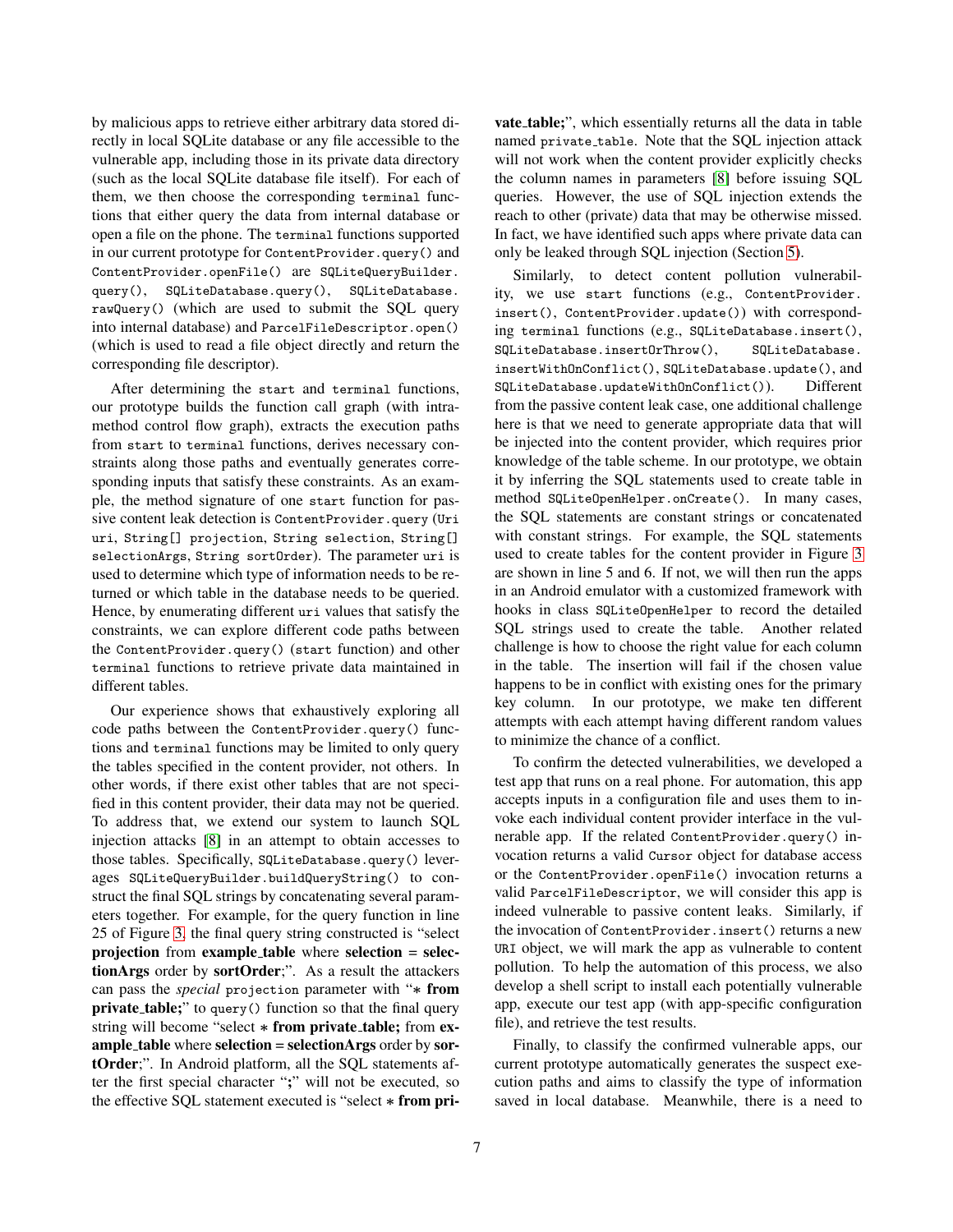| Total<br>Apps | Candidate<br>Vul. Apps | Vulnerable Apps               |                          |
|---------------|------------------------|-------------------------------|--------------------------|
| 62, 519       | 3,018                  | Passive Content Leak<br>. 279 | <b>Content Pollution</b> |

<span id="page-7-1"></span>**Table 1. Overall detection results in our dataset**

fall back to manual efforts for confirmation. Fortunately, these generated execution paths greatly facilitate this process. Our experience shows that it took a single co-author less than three days to classify all 1, 456 vulnerable apps. We stress that our manual efforts are only needed to classify the types of private information that might be leaked or polluted. The selection and confirmation of vulnerable apps are still mostly an automated process. Moreover, the intermediate results (such as function call graph and CFG) can be leveraged to greatly reduce the classification overhead.

### <span id="page-7-0"></span>**5 Evaluation**

To assess the level of threats from these two vulnerabilities, we have collected 62, 519 (free) apps from various Android markets in February 2012. Among these apps, 35, 047 were downloaded from the official Google Play and the rest were fetched from ten other popular third-party ones. From these apps, as described in Section [3,](#page-2-0) our system first identifies apps with exported content provider interfaces as candidates. In our dataset, our system reports  $3,018$  (or  $4.8\%$ ) candidate apps (Table [1\)](#page-7-1). The reduction from the initial 62, 519 apps to these 3, 018 candidate apps is helpful to exclude unrelated ones for processing. Also we find that among 62, 519 apps, 4994 of them have content providers and only 1976 (39.6%) of them explicitly protect them either by not exporting them or by declaring *dangerous* permissions. This fact indicates that if one interface is *open* by default, many developers will do so even without realizing this. After that, for each candidate app, our system analyzes it to confirm whether it is indeed vulnerable. In total, our system detects 1, 279 and 871 apps that suffer from passive content leak and content pollution vulnerabilities, respectively. Among these vulnerable apps, 435 and 398 apps were downloaded from Google Play. As mentioned earlier, some of them are popular, with more than 10,000,000 installs from the official Google Play market.

Some apps were not automatically confirmed by our system. Upon manual analysis, we discovered this was due to the following reasons: (1) In some of these apps, the return value of start functions such as ContentProvider. query() depends on the internal logic of the app. If certain internal logic is not satisfied, the start function will simply return an unexpected value, based on which our

system will mark it as not vulnerable. For instance, the ContentProvider.query() function of MiTalk Messenger (version:  $2.1.365/365$  $2.1.365/365$  $2.1.365/365$ <sup>3</sup> will check whether there is a registered user account. If not, it will directly return null to our test app. Accordingly, we manually add these apps back to the list of vulnerable apps. (2) Certain apps may enforce an access policy in the start functions and deny the request from our test app. However, due to improper enforcement, the access policy may be bypassed. One concrete example is the QQ Browser (version: 3.0/35), which checks the package name of calling app in its ContentProvider. query() function. If the package name of the calling app is in a predefined list, it will honor the request and return a valid Cursor object. Note that this access policy blocked our test app's first try. However, after analyzing the app and accordingly changing the package name of our test app, we can still successfully retrieve data from this app. (3) Other apps may also check the signatures of calling apps. In this case, they are not vulnerable as the signature used to sign the app is supposed to be unique and not leaked to others. (4) Some apps may not be properly developed and will essentially throw an exception when running. For example, we find cases where the authority attribute specified in manifest file is different from the one used in URIMatcher. In this case, the Android runtime fails to find the corresponding content provider. (5) Finally, some apps may use specific Android classes which cannot be returned to another process (or app). For example, some apps return a CursorWrapper to ContentProvider.query() function. However this object may not be passed to another app (i.e., our test app) and an UnsupportedOperationException will be thrown at runtime.

After identifying these vulnerable apps, starting from February 2012, we spent a considerable amount of time on reporting them to the corresponding developers. Some of them fixed the vulnerabilities and released the patched ver-sion quickly.<sup>[4](#page-7-3)</sup> Some developers did not respond but fixed the bugs silently. Yet others did not response and chose to completely ignore our report.

#### **5.1 Passive Content Leaks**

In our dataset, we detected 1, 279 apps that are vulnerable to passive content leaks. In the following, we organize them into several main categories. The overall results are summarized in Table [2.](#page-8-0) In the table, we show the number of vulnerable apps in each category and the detailed infor-

<span id="page-7-2"></span><sup>&</sup>lt;sup>3</sup>In this paper, we use versionName and versionCode in its manifest file to uniquely specify an app. For example the versionName and versionCode of *MiTalk Messenger* app is 2.1.365 and 365, respectively.

<span id="page-7-3"></span><sup>4</sup>For example, the developers of *Maxthon Mobile Web Browser* responded within less than one day and released a patched version in two weeks. And the developers of *Match.com - #1 Dating Site* acknowledged our reports and kept us updated about their process of this vulnerability.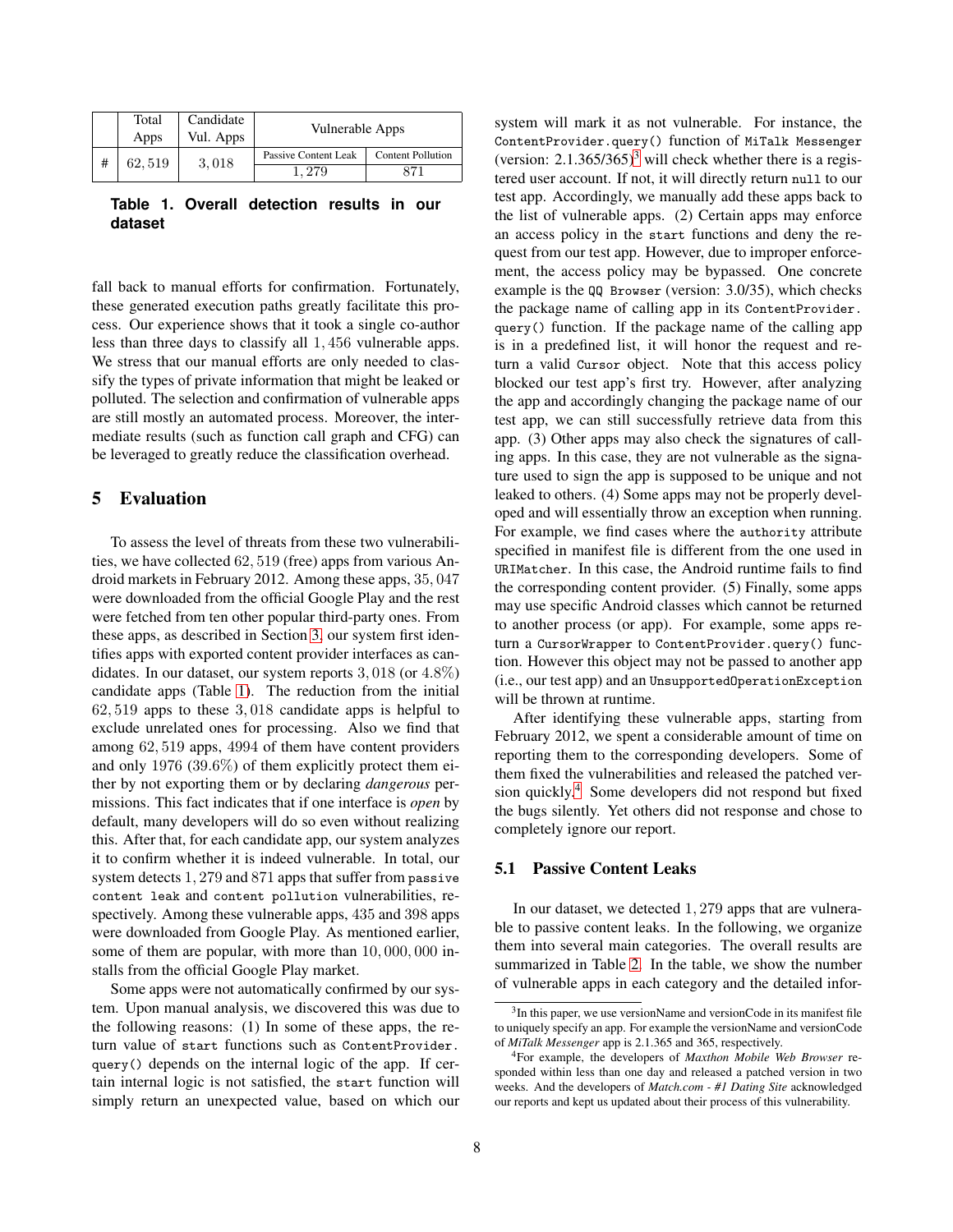| Category                          | $#$ of | Representative Apps (Available on Google Play) |                                                  |                         |                           |  |
|-----------------------------------|--------|------------------------------------------------|--------------------------------------------------|-------------------------|---------------------------|--|
|                                   | Apps   | App Name                                       | Package Name                                     | Version                 | # of Installs             |  |
|                                   |        | Message GOWidget                               | com.gau.go.launcherex.<br>gowidget.smswidget     | 2.3/17                  | $1,000,000 - 5,000,000$   |  |
| SMS messages                      | 268    | Pansi SMS                                      | com.pansi.msg                                    | 2.06/226                | $500,000 - 1,000,000$     |  |
|                                   |        | Youni SMS                                      | com.snda.youni                                   | 2.1.0c/67               | $100,000 - 500,000$       |  |
|                                   |        | Blovestorm                                     | com.blovestorm                                   | 3.2.1/28                | $100,000 - 500,000$       |  |
|                                   | 128    | mOffice - Outlook sync                         | com.innov8tion.isharesync                        | 3.0/21                  | $100,000 - 500,000$       |  |
|                                   |        | WaliSMS                                        | cn.com.wali.walisms                              | 3.2.2/39                | $100,000 - 500,000$       |  |
| Contacts                          |        | Shady SMS 3.0 PAYG                             | com.project.<br>memoryerrorthreepayg             | 1.78/228                | $50,000 - 100,000$        |  |
|                                   |        | 360 Kouxin                                     | com.qihoo360.kouxin                              | 1.51/96                 | $1,000 - 5,000$           |  |
|                                   |        | <b>GO SMS Pro</b>                              | com.jb.gosms                                     | 4.32/69                 | $10,000,000 - 50,000,000$ |  |
| Private information<br>in IM apps | 121    | Messenger WithYou                              | miyowa.android.<br>microsoft.wlm                 | 2.0.76/<br>2000076      | $10,000,000 - 50,000,000$ |  |
|                                   |        | Nimbuzz Messenger                              | com.nimbuzz                                      | 2.0.10/2091             | $1,000,000 - 5,000,000$   |  |
|                                   |        | <b>MiTalk Messenger</b>                        | com.xiaomi.channel                               | 2.1.365/365             | $100,000 - 500,000$       |  |
|                                   |        | Youdao Dictionary                              | com.youdao.dict                                  | $2.0.1(2)$ /<br>2000102 | $1,000,000 - 5,000,000$   |  |
| User credentials                  | 80     | <b>GO FBWidget</b>                             | com.gau.go.launcherex.<br>gowidget.fbwidget      | 2.2/15                  | $1,000,000 - 5,000,000$   |  |
|                                   |        | Netease Weibo                                  | com.netease.wh                                   | 1.2.2/12                | $10,000 - 50,000$         |  |
|                                   |        | <b>Netease Cloudalbum</b>                      | com.netease.cloudalbum                           | Ver 2.2.0/7             | $5,000 - 1,000$           |  |
|                                   |        | Dolphin Browser HD                             | mobi.mgeek.<br>TunnyBrowser                      | 7.3.0/116               | $10,000,000 - 50,000,000$ |  |
| Browser history<br>or bookmarks   | 70     | <b>Maxthon Android</b><br>Web Browser          | com.mx.browser                                   | 2.4.6/2811              | $500,000 - 1,000,000$     |  |
|                                   |        | <b>Boat Browser Mini</b>                       | com.boatgo.browser                               | 3.0.2/1611              | $500,000 - 1,000,000$     |  |
|                                   |        | <b>Mobile Security</b><br>Personal Ed.         | com.trendmicro.<br>tmmspersonal                  | 2.1/31                  | $50,000 - 100,000$        |  |
|                                   | 61     | Droid Call Filter                              | com.droiddev.blocker                             | 1.0.23/24               | $100,000 - 500,000$       |  |
| Call logs                         |        | Tc Assistant                                   | cn.com.tc.assistant                              | 4.3.0/19                | $10,000 - 50,000$         |  |
|                                   |        | Anguanjia                                      | com.anguanjia.safe                               | 2.58/57                 | $10,000 - 50,000$         |  |
| Private information<br>in social  | 27     | GO TwiWidget                                   | com.gau.go.launcherex.<br>gowidget.twitterwidget | 2.1/14                  | $1,000,000 - 5,000,000$   |  |
| network apps                      |        | Sina Weibo                                     | com.sina.weibo                                   | 2.8.1 beta1/154         | $100,000 - 500,000$       |  |
|                                   |        | <b>Tencent WBlog</b>                           | com.tencent.WBlog                                | v3.3.0/25               | $10,000 - 50,000$         |  |

#### **Table 2. Main types of passively-leaked private information and their representative vulnerable apps**

<span id="page-8-0"></span>mation of representative apps available on Google Play (including the number of installs – the last column in the table – from Google Play when we confirmed the vulnerability.)

#### **5.1.1 SMS Messages**

The first category contains 268 apps that passively leak incoming or outgoing SMS messages stored in the phone. It has been known that sensitive information such as mTANs used in online banking [\[10\]](#page-14-12) may be present in these SMS messages. Hence, their leaks could pose serious privacy and security threats. As a concrete example, the Message GOWidget (version: 2.3/17) app is a widget used in a popular launcher app, i.e., GO Launcher EX, which can conveniently display your incoming SMS messages in a desktop widget. Internally, it maintains a database to cache all incoming SMS messages, including their originating addresses and message contents. Unfortunately, this internal database is not properly protected and can be accessed from a public content provider named .DataProvider.

Pansi SMS (version: 2.06/226) is another example. It is a messaging app that arguably provides more features than the built-in Messaging app. By storing both incoming and outgoing SMS messages in the phone and exporting them through an unprotected content provider .provider.MsgSummaryProvider, any (untrusted) app in the phone can obtain them, i.e., all SMS messages, without any permission.

In our study, we also notice that some vulnerable apps provide *private SMS message* functionality. With that, mobile users can specify certain phone numbers as *private* so that all SMS messages from these *private* phone numbers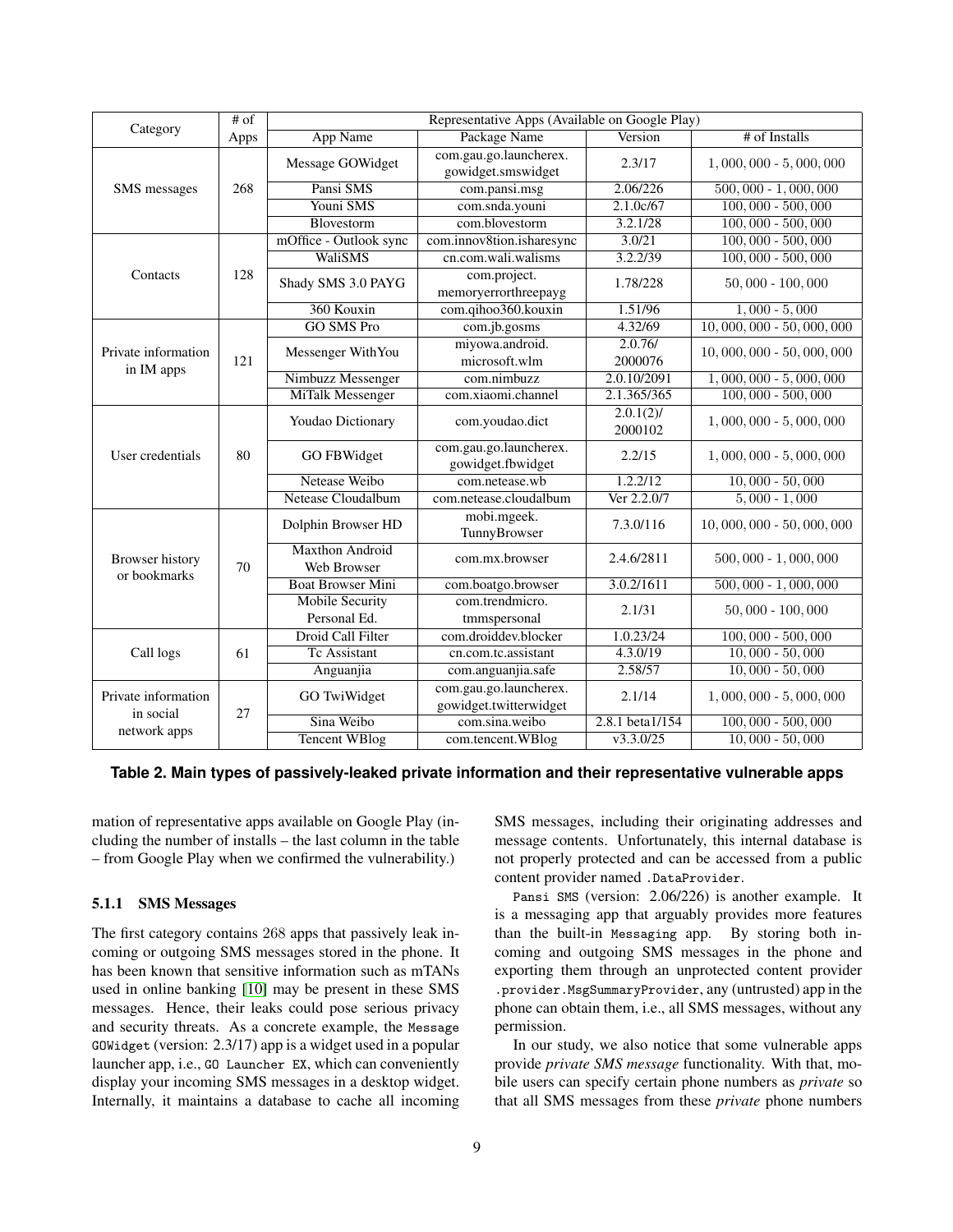<span id="page-9-0"></span>

(a) Our test app requests no permis-(b) GO FBWidget displays Face-(c) Our test app "steals" Facebook (d) Our test app "steals" Facebook sion book posts posts AuthToken

<span id="page-9-3"></span><span id="page-9-2"></span>**Figure 4. Passive content leaks on GO FBWidget**

will not show in the built-in Messaging app. This feature adds an extra level of privacy for users. Unfortunately, some of these apps define unprotected content providers through which all the *private SMS messages* in the phone can be disclosed to any app! In other words, *private SMS messages* are not *private* any longer but *open* to all apps. One such app is com.tencent.qqpimsecure (version: 3.1.1/40).

### **5.1.2 Contacts**

The second category involves private contacts information. One representative app is mOffice - Outlook sync (version: 3.0/21), a full-suite productivity app on Android. It can sync contacts, calendars, and tasks with remote desktops. To manage these data for synchronization, it uses an internal database accessible via an open content provider .dao.DBProvider. As a result, any app can obtain various types of data saved in this database.

Shady SMS 3.0 PAYG (version: 1.78/228) is another example app in this category. It has the feature of configuring certain contacts in the phone as *private contacts*. Similar to in the first category, SMS messages and phone calls from *private contacts* will not show in the built-in Messaging or Phone app, thus achieving a higher level of privacy. Unfortunately, these private contacts in this app are fully leaked via an open content provider com.project.database.ContactsContentProvider. Because of a passive content leak vulnerability, using this app does not protect your *private contacts*, but rather put your privacy at risk.

#### <span id="page-9-1"></span>**5.1.3 Private Instant Messaging (IM) information**

The third category contains personal information in various IM apps. Instant messaging is a convenient form of communication for users and some of them are extremely popular such as Skype, MSN, and ICQ. We found some of these popular IM apps on Android do not protect their data at all. As a result the list of friends in the IM, conversation history, as well as detailed chat messages are all passively leaked.

GO SMS Pro (version: 4.32/69) is one such instant messaging app with more than 10, 000, 000 downloads from Google Play. Besides the enhanced SMS messages functionality, it also provides instant messaging functionality to allow users to communicate with each other. By registering an account (using email address or phone number), users can find their friends and communicate with them on-line. However we find that the friends information and all the conversation content between friends are leaked via a content provider interface, i.e., ImContentProvider. Interestingly, in this particular app, we find four content providers and three of them are well protected with the exported attribute defined to be false. However, the remaining one is not protected, which leaks all internal data.

Messenger WithYou (version: 2.0.76/2000076) is an alternative Windows Live Messenger (MSN) app on Android. By using this app, users can chat with their MSN contacts. Similar to the previous app, all the account information and conversation logs are managed in an internal database. Although this app does not have a content provider defined to manage this database, our analysis shows that there exists another unrelated content provider MiyowaExplorerContentProvider that imple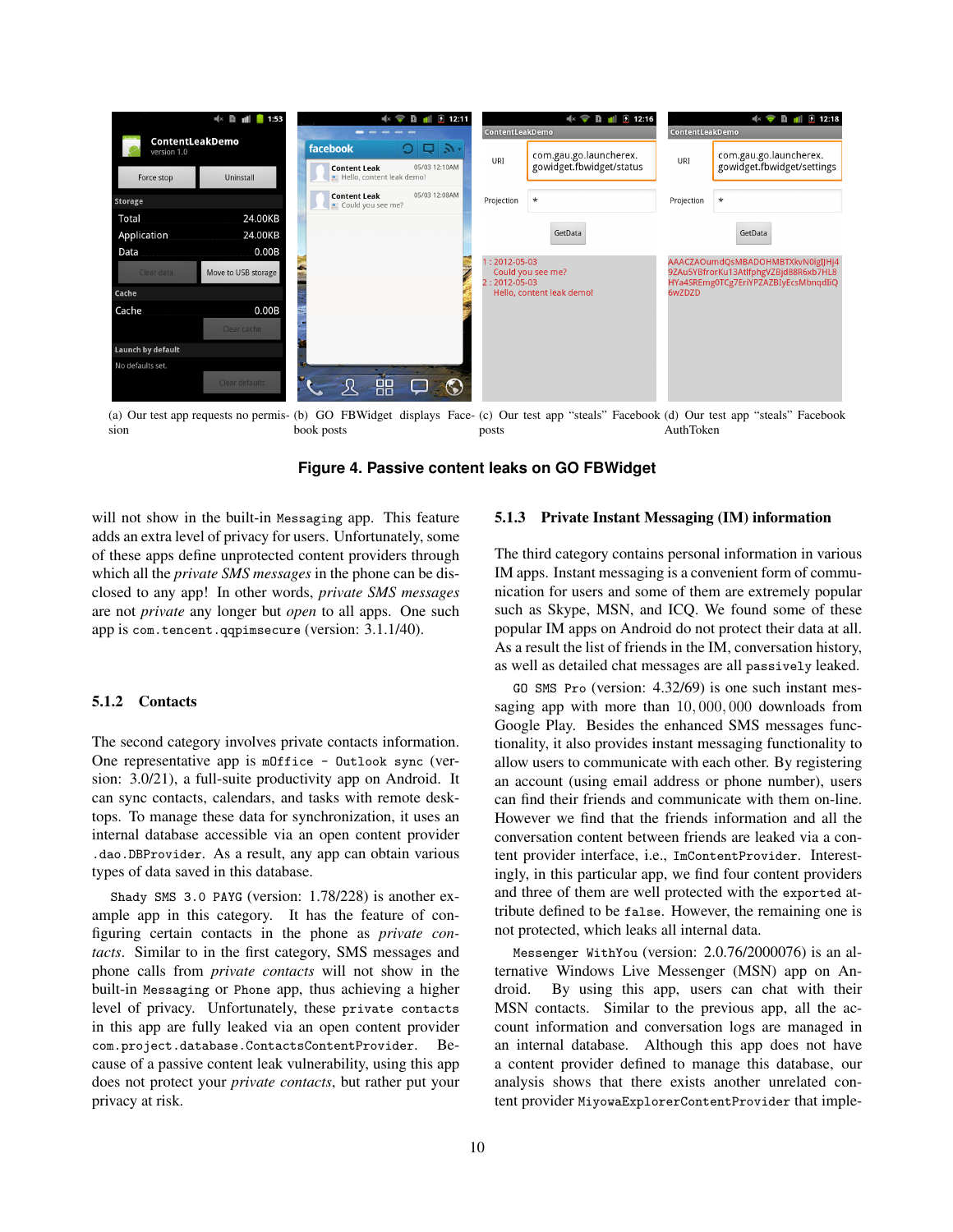ments an openFile() routine. This openFile() routine does not check the given file path and thus allows for accessing arbitrary files in the app-specific directory, including the database file.

#### **5.1.4 User Login Credentials**

The fourth category includes user login credentials such as username and (plaintext) password of popular websites. These leaked login credentials trivially allow attackers to log into victim's social network accounts. For example, Youdao Dictionary (version: 2.0.1(2)/2000102) is a popular dictionary app with more than 1, 000, 000 downloads from the Google Play. This app allows users to synchronize their favorite words withe the Cloud using a so-called Netease account. The username and password of this account are saved in plaintext in a local database, which can be leaked via an open content provider. In other words, a malicious app can simply steal the user name and password of the account. It's worth mentioning that this Netease account can also be used to log into user's email service provided by Netease, a NASDAQ company providing service to more than 500 million users [\[6\]](#page-14-13).

Besides username and password, this category also includes related authentication tokens or simply AuthTokens from popular social network sites (e.g., Facebook). Note the authentication token can be used to automatically sign into a remote website without the inconvenience of typing passwords every time. Hence by stealing the AuthToken, the attackers can effectively sign into victim's social network accounts and steal all the personal information. GO FBWidget (version: 2.2/15) is one such app that saves a user's AuthToken of Facebook in a database. Unfortunately this database can be accessed by any untrusted app without any permission. In Figure [4\(a\),](#page-9-0) we show a test app that does not request any permission but takes the input from our system to steal the AuthToken from GO FBWidget. The leaked AuthToken is shown in Figure [4\(d\).](#page-9-1) This particular vulnerable app allows user to make posts to Facebook (Figure [4\(b\)\)](#page-9-2) and these posts are similarly leaked (Figure [4\(c\)\)](#page-9-3).

Similar to this particular app, we also identify others: GO TwiWidget (version: 2.1/14) leaks Twitter authentication tokens and Sina Weibo (version: 2.8.1 beta1/154) passively discloses Sina Weibo authentication tokens [\[7\]](#page-14-14). Sina Weibo is a popular blog service with more than 300 million registered users.

#### **5.1.5 Browser History and Bookmarks**

The fifth category refers to a common problem in thirdparty mobile browser apps. They usually implement a content provider to manage browser history and bookmarks. However, the content provider is not properly protected

<span id="page-10-0"></span>

<span id="page-10-1"></span>(a) Dolphin browser visits Facebook (b) Our test app "steals" the browser history

### **Figure 5. Passive content leaks on Dolphin browser HD version (based on a successful SQL injection attack)**

and can be exploited to leak browser history and bookmarks. For example, Dolphin Browser (version: 2.2/26) is a popular one available on Google Play. The mini version implements a vulnerable content provider .bookmarks. BookmarkProvider, from which the browser history and bookmarks can be retrieved by any app on the phone. The HD version, i.e., Dolphin Browser HD (version: 7.3.0/116), similarly leaks the browser history and bookmarks. Unlike the mini version, the HD version does not directly leak the browser history. Instead we need to leverage a SQL injection attack (Section [4\)](#page-5-0) to retrieve it. More specifically, we use "∗ **from history;**" as the projection parameter in query() method. In this case, we can obtain all the data (including browser history) stored in the table history. Figure [5\(a\)](#page-10-0) is the screenshot of Dolphin Browser HD visiting Facebook website and Figure [5\(b\)](#page-10-1) shows the leaked browser history to our test app. Maxthon Android Web Browser (version: 2.4.6/2811) is another app that suffers from a similar SQL injection attack to leak the browser history. Other vulnerable mobile browsers include Circles Web Browser (version: 0.4.3/18), ML-Browser (version: 1.0/1) and Mchina Browser (version: 2.6/4).

Interestingly, we also found a *security* app Mobile Security Personal Ed. (version: 2.1/31) from TrendMicro that leaks the browser history as well. This security app has a feature to enable safe browsing by detecting potentially malicious URLs. The app collects the visited URLs as well as their risk scores into a local database managed by a vulnerable content provider, which essentially opens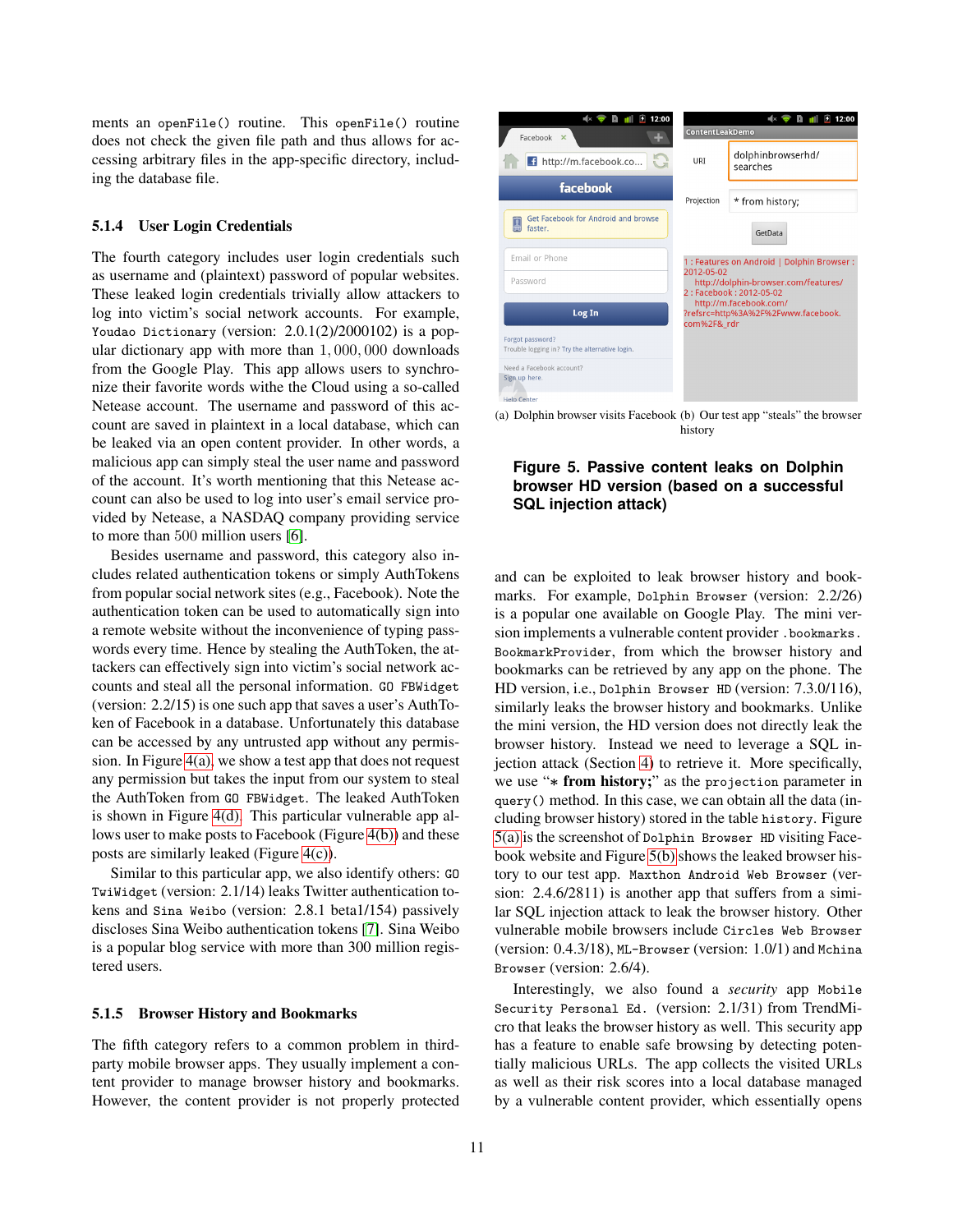up access to others. Another mobile browser app, i.e., UC Browser (version: 7.9.3/43), encrypts the browser history. While such information is still passively leaked, the encryption makes it harder to recover the original browser history.

#### **5.1.6 Call Logs and Others**

The sixth category includes those apps with features to manage call logs. For example, Tc Assistant (version: 4.3.0/19) aims to be an assistant to users by managing various phone bills. It logs every outgoing call into a local database, which can be queried and unfortunately leaked to any other app. Another one is Droid Call Filter (version: 1.0.23/24), which helps users to block unwanted (or harassing) calls and SMS messages. It maintains a black list and blocks the calls from numbers on this black list. All blocked phone calls will be logged into a local database, which can be retrieved by others. Note that leaking call logs from numbers in a black list seems less risky. However, this blacklist can be manipulated via content pollution – as shown in Section [5.2.](#page-11-1)

Besides the above categories, we also found other vulnerable apps such as GO Email Widget (version: 1.81/18) and 139Email client (version: 5.54 /554) leak user's emails; Match.com - #1 Dating Site (version: 2.2.0/25) leaks private information about the persons whom the user wants to date with (including related mail address, phone number, location, income, jobs, interests and others) as well as the entire search history on match.com; Google Music (version: 4.1.513/513) leaks the songs and artists the users have listened to and Astrid Task/To-do List (version: 3.9.2.3/210) leaks the private todo list and other personal notes. When compared with other types of leaked information, the todo list in Astrid Task/To-do List may seem less risky. However, the vulnerable app even accepts a raw SQL as input that will be executed in the internal database. As a result, the attackers can inject and execute arbitrary SQL commands such as deleting and updating tables in the databases.

### <span id="page-11-1"></span>**5.2 Content Pollution**

In our dataset, we also detected 871 apps that are susceptible to content pollution attacks. In the following, we categorize our findings. The first category includes apps that are developed to block SMS and/or phone calls from certain numbers. For example, DW Contacts & Phone & Dialer (version: 2.0.9.1-free/198) allows for blocking phone calls based on a blacklist maintained in an internal database. Unfortunately, the interface (e.g., insert()) is not protected and allows an attacker to insert arbitrary numbers into the blacklist. In other words, any phone call can be potentially blocked without the user's awareness.

To our surprise, we even found some well-known and popular *security* apps vulnerable to this attack. For example, qqpimsecure (version: 3.1.1/45) is a security app with more than 500, 000 installs. The app has similar functionality to block both SMS messages and phone calls from spammers whose numbers are maintained in a database. By polluting the database or its blacklist, any number can be inserted and the app will blindly recognize it as a spam number to block any SMS message or phone calls from it. We point out that blocking certain SMS messages is a common practice [\[44\]](#page-15-0) in existing malware (e.g., to avoid showing the charged billing information to users). As a result, by launching the content pollution attack, stealthy malware can be created as the questionable behaviors do not exist in malware themselves but with the help of other legitimate or even reputable security apps. Other security apps sharing similar vulnerabilities include 360mobilesafe (version: 2.2.0/123) and Anguanjia (version: 2.58/57).

The second category contains apps that allow for background downloading of apps for installation. Specifically, these apps have the functionality to download apps in the background and then pop up a dialogue asking users to install them. From our analysis, the event to trigger the downloading and installing behavior can be a normal insertion operation into a local database. With these vulnerable apps, such insertion operations can be launched by any (untrusted) app on the phone. As a result, a malicious app can inject a malicious URL into the table so that the malware will be automatically downloaded and then popped up for user's installation. Compared with known infection techniques by mobile malware [\[44\]](#page-15-0), such installation behavior is more stealthy and can be easily abused to launch an update-attack by automatically downloading and installing malware which is disguised as the updated version of an existing app. Example apps in this category include Qihoo browser (version: 1.5.0 Beta/6) and Baidu Appsearch (version: 0.8.1 beta/16777516).

#### <span id="page-11-0"></span>**6 Discussion**

Our study reveals the prevalence of two vulnerabilities in existing Android apps, which motivated us to further examine their root causes and explore possible solutions. As discussed earlier, these two vulnerabilities are rooted in the Android built-in content provider component and developers may fail to fully understand the associated security risks. Specifically, for those content providers that do not explicitly disable the exported attribute, earlier Android frameworks (versions before 4.2) by default open them up to any untrusted apps. As a result, if a developer includes a content provider in its app, it implicitly allows others to access – a poor security design.

To fix that, there are two main approaches. From the platform provider's perspective, the default setting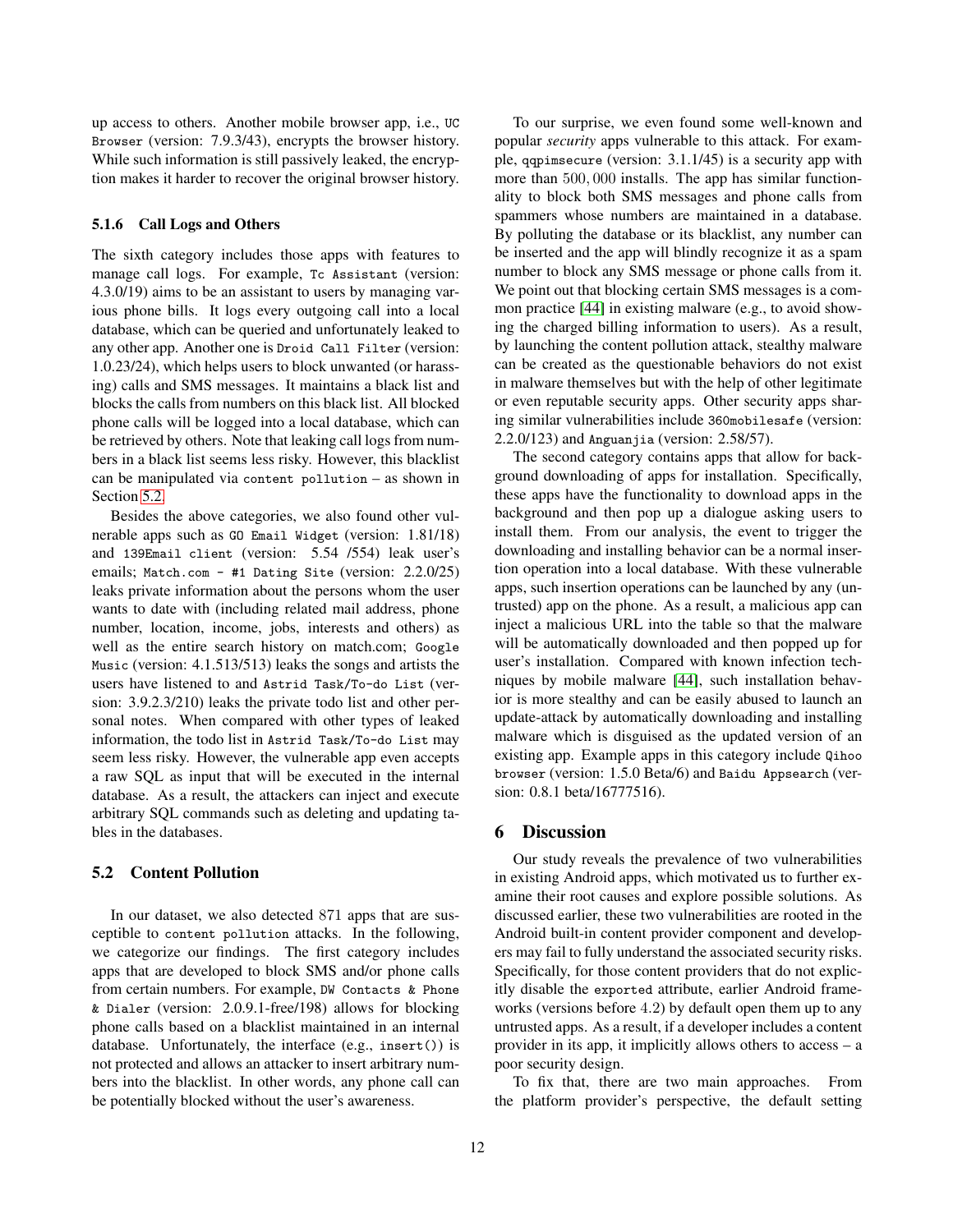of exported attribute should be false – so that content provider by default will be exported only to the app itself. From the app developer's perspective, each needs to be aware of potential security risks and properly adopt security mechanisms to protect their content providers. Example security mechanisms include not exporting the content provider or defining custom permissions with dangerous or even signature protection level. Both approaches have pros and cons. The former requires an over-theair (OTA) Android platform update on the default setting of the exported property, which may introduce compatibility problems for existing apps. (Notice that with the latest release of Android 4.2 in October 2012, content providers by default are no longer exported if developers set targetSdkVersion to 17 or higher in the manifest file [\[1\]](#page-14-5).) The latter does not have the compatibility issue but needs to involve numerous app developers to update their apps to include necessary security checks, which could be a time-consuming process.

In our study, we observe some app developers did attempt to protect their content providers. However the ways they used are not secure and can be readily bypassed. For example, some developers define custom permissions to protect the content provider interface. But the protection level of these custom permissions is normal, which means the permission can be granted to any app requesting it (without user's explicit approval). Other developers check the package names of calling apps, which is rather fragile and can be trivially bypassed. One such example is QQ Browser (version: 3.0/35), which ensures the calling apps have the pre-defined names, such as "com.tencent.mtt", "com.tencent.qqpim" or "com.tencent.bookmarktest". As shown in Section [5,](#page-7-0) such protection can be simply circumvented. Meanwhile, we point out that some reputable *security* apps are also vulnerable. The Mobile Security Personal Ed. app (version: 2.1/31) developed by Trend-Micro suffers from the first vulnerability, i.e., passive content leaks. The qqpimsecure app (version: 3.1.1/45), 360mobilesafe (version: 2.2.0/123) and Anguanjia (version: 2.58/57) are susceptible to both attacks, in not only leaking personal SMS text messages and phone call logs, but also blocking text messages and phone calls from specific phone numbers chosen by attackers. Moreover, based on our reporting experience to the developers of vulnerable apps, in a time window of three months only approximately one third of them are actually keen to follow up to issue the patches, which indicates an OTA update may be a better choice.

From another perspective, our current prototype to detect vulnerable apps is still limited and can be improved. For example, we take a conservative way to automatically select candidate vulnerable apps, which may introduce unnecessary false positives. Encouragingly, this selection step still results in a substantial reduction (with only 4.8% remaining apps for subsequent analysis). Also, the lack of context information or internal logic of particular apps could lead to false negatives as well. Specifically, in our current prototype, the dynamic execution module is based on invocation result of start functions to determine whether the app is vulnerable. The invocation return may well depend on the internal logic of the app (e.g., the presence of a user account in MiTalk Messenger), which can be missed by our prototype. To remedy this, we need to manually confirm them and infer potential side effects. Fortunately, our system automatically generates intermediate results, i.e., intermethod function call graph and intra-method control-flow graph, which greatly speed up our manual analysis. Nevertheless, there is still a need for us to explore innovative ways to overcome these limitations and achieve better automation.

### <span id="page-12-0"></span>**7 Related Work**

Smartphone privacy has recently attracted lots of attentions. For example, earlier researches identified worrisome privacy leaks among mobile apps available on both Android [\[22\]](#page-14-15) and iOS [\[21\]](#page-14-16) platforms. A few systems have been accordingly proposed to mitigate this problem by revising or extending the framework for better privacy protection. Examples include Apex [\[34\]](#page-15-1), MockDroid [\[13\]](#page-14-17), TISSA [\[46\]](#page-15-2), AppFence [\[30\]](#page-15-3), Dr. Android [\[31\]](#page-15-4) and Aurasium [\[40\]](#page-15-5). Specifically, they extend the Android framework or repackage the app to provide finer-grained privacy control over an app's access to potentially sensitive information at runtime.

Most recently, research results show that in-app advertisement libraries [\[26\]](#page-14-4) can also actively leak private information. To mitigate that, AdDroid [\[35\]](#page-15-6) separates the advertisement functionality from host apps by introducing a new set of advertising APIs and permissions. AdSplit [\[38\]](#page-15-7) moves the advertisement code into another process. Moreover, mobile malware may also aggressively collect personal information and upload to remote servers [\[44\]](#page-15-0). Our work differs from earlier efforts in identifying and quantifying vulnerabilities that allow for passive (instead of active) information leaks.

In addition, another line of research aims to deal with the classic confused-deputy problem or permission leaks [\[29\]](#page-14-18) on Android. Examples include ComDroid [\[17\]](#page-14-7) and Woodpecker [\[27\]](#page-14-10), which employ static analysis to identify such problems in either third-party apps or preloaded apps. QUIRE [\[20\]](#page-14-9) and Felt *et al.* [\[25\]](#page-14-19) propose solutions to mitigate them by checking IPC call chains to ensure unauthorized apps cannot invoke privileged operations. Bugiel *et al.* [\[15\]](#page-14-6) proposes a run time monitor to regulate communications between apps. Our work is similar to them in exposing possible vulnerability present in unprotected An-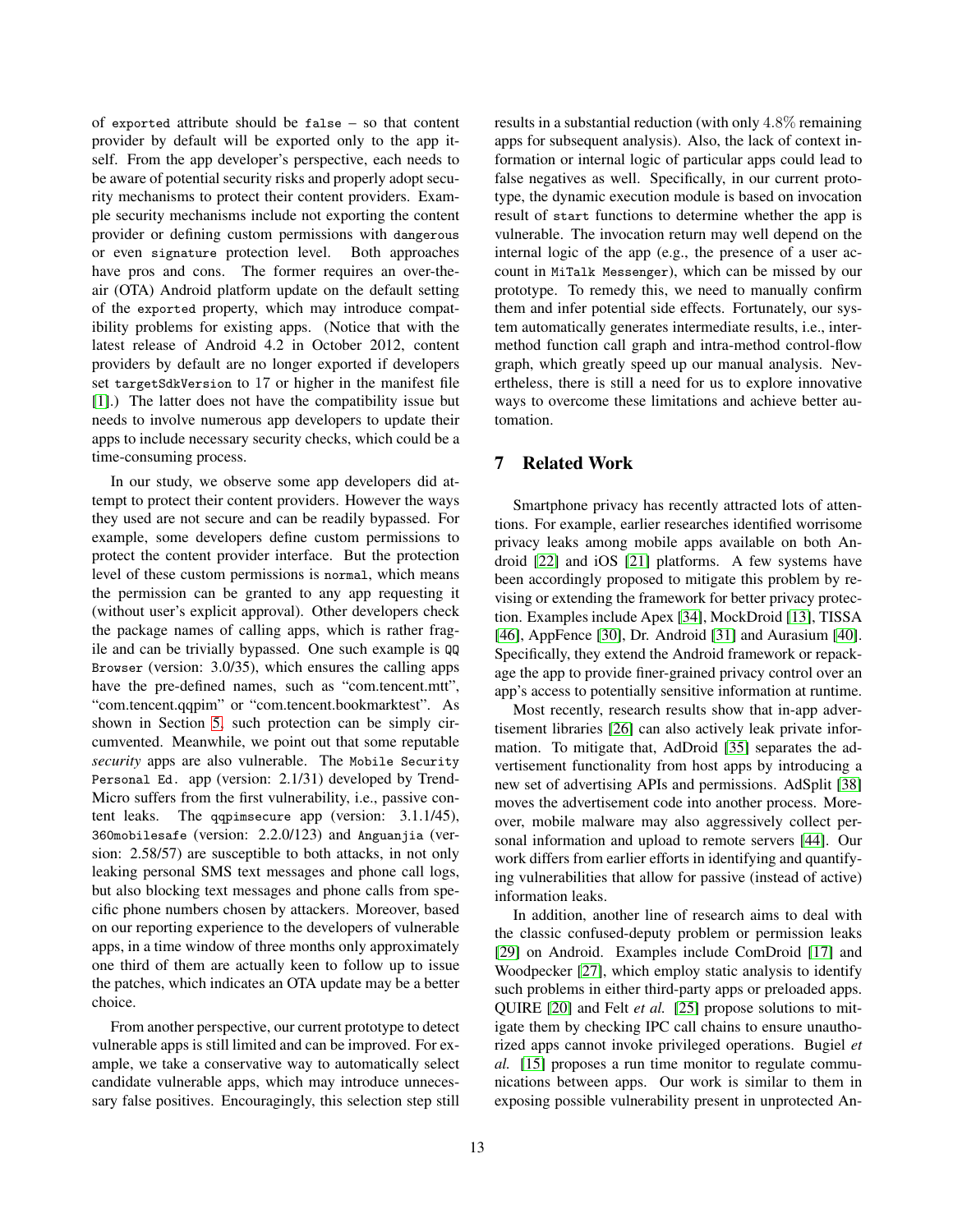droid components. However, our work differs from them by focusing on passively leaking or manipulating internal data managed by apps, *not* invoking privileged operations without permission. A more recent system CHEX [\[33\]](#page-15-8) takes a static method to detect component hijacking vulnerability that can be exploited to gain unauthorized access to protected or private resources. Although CHEX can be used to *statically* determine potential leak paths from start to terminal functions, it can not generate the inputs automatically and can not *dynamically* confirm the potentially vulnerable apps. Also our detailed break-down of leaked and polluted content reflects the severity of the problem and practicality of our system.

Beyond each individual mobile app, researchers also aim to measure or study overall security of existing apps in marketplaces. For example, Enck *et al.* [\[23\]](#page-14-20) studies 1, 100 top free apps to better understand the security and privacy characteristics of existing apps. Felt *et al.* surveys 46 malware samples from three different mobile platforms to analyze their incentives, and discuss possible defenses. Stowaway [\[24\]](#page-14-21) is proposed to understand over-privileged apps, which request additional permissions beyond their normal functionalities. DroidMOSS [\[43\]](#page-15-9) and PiggyApp [\[42\]](#page-15-10) aim to detect repackaged apps in existing mobile app marketplaces. DroidRanger [\[45\]](#page-15-11) and RiskRanker [\[28\]](#page-14-22) are two systems that are designed to detect malicious apps in existing Android markets. MalGenome [\[44\]](#page-15-0) reports a relatively large collection of Android malware and presents various characteristics of them, which will be helpful to guide the development of effective anti-malware solutions. Peng *et al.* [\[36\]](#page-15-12) use probabilistic generative models to rank the risks of Android apps. Our work is different by primarily focusing on one built-in Android component i.e., content provider, and studying the prevalence of vulnerable apps in current Android markets.

In parallel to the above efforts, researchers are also applying security technologies used on desktops into smartphones (e.g., to achieve better isolation or defense against mobile malware). For example, L4Android [\[32\]](#page-15-13) and Cells [\[11\]](#page-14-23) take a virtualization-based approach to isolate different virtual phones. In other words, multiple virtual smartphones can run on one single physical phone side-by-side with necessary isolation. Also related, MoCFI [\[18\]](#page-14-24) is a framework to enforce control-flow integrity in iOS apps at run time without requiring access to the app's source code. Similar to the systems used for malware analysis on desktop, DroidScope [\[41\]](#page-15-14) is a system that can be used to analyze Android malware.

To assess the prevalence of vulnerabilities reported in this paper, our system shares a similar spirit with earlier systems that are designed to detect vulnerabilities in desktop software. For example, BitBlaze [\[39\]](#page-15-15) is a binary analysis framework upon which practical tools can be devel-

oped to discover buffer-overflow bugs [\[37\]](#page-15-16) or detect zeroday exploits [\[14\]](#page-14-25). KLEE [\[16\]](#page-14-26) is a symbolic execution tool that can automatically generate test cases with high coverage. The generated test cases can be used to detect potential bugs existed in programs. AEG [\[12\]](#page-14-27) is designed to automatically generate exploits for control-flow hijacking attacks. Our system is designed to achieve similar goals for automatically discovering and even generating the inputs (or exploits) to trigger these vulnerabilities. However, our key contributions are not in the tool development itself, but in identifying these two vulnerabilities and measuring their prevalence in existing apps. Moreover, certain differences in the running environments as well as targeted applications between these systems and ours lead to unique considerations in our system design and implementation (Section [3\)](#page-2-0). From another perspective, Java PathFinder [\[5\]](#page-14-28) is a model checking tool proposed to test Java programs with a custom Java virtual machine. Our system is developed to analyze Dalvik bytecode, which is substantially different from Java bytecode. Nevertheless, these proposed techniques are applicable to enhance our tool for better automation and coverage.

# <span id="page-13-0"></span>**8 Conclusion**

In this paper, we present two types of vulnerabilities that are rooted in the unprotected content providers of vulnerable apps. The first one, i.e., passive content leak, allows private information managed by a vulnerable app to be passively leaked to any other app without any dangerous permission; the second one, i.e., content pollution, allows for unauthorized changes on the internal data managed by vulnerable apps. To assess the extent of these two vulnerabilities, we analyze 62, 519 apps collected in February 2012 from various Android markets. Our results show that among these apps,  $1,279(2.0\%)$  and  $871(1.4\%)$  of them are susceptible to these two vulnerabilities, respectively. Also we find that among the vulnerable apps,  $435 (0.7\%)$  and  $398 (0.6\%)$ of them are downloaded from Google Play. The information being passively leaked ranges from personal contacts, login credentials, call logs, SMS messages, browser histories, etc. Also, the unauthorized manipulation of vulnerable apps' data can be leveraged to block certain phone calls and SMS messages from specific numbers chosen by attackers or download unwanted apps for installation. The presence of a large number of vulnerable apps as well as a variety of private data for leaks and pollution reflect the severity of these two vulnerabilities.

**Acknowledgements** We would like to thank our shepherd, David Wagner, and the anonymous reviewers for their comments that greatly helped improve the presentation of this paper. We also want to thank Michael Grace, Wu Zhou, Minh Q. Tran, Lei Wu and Kunal Patel for the helpful dis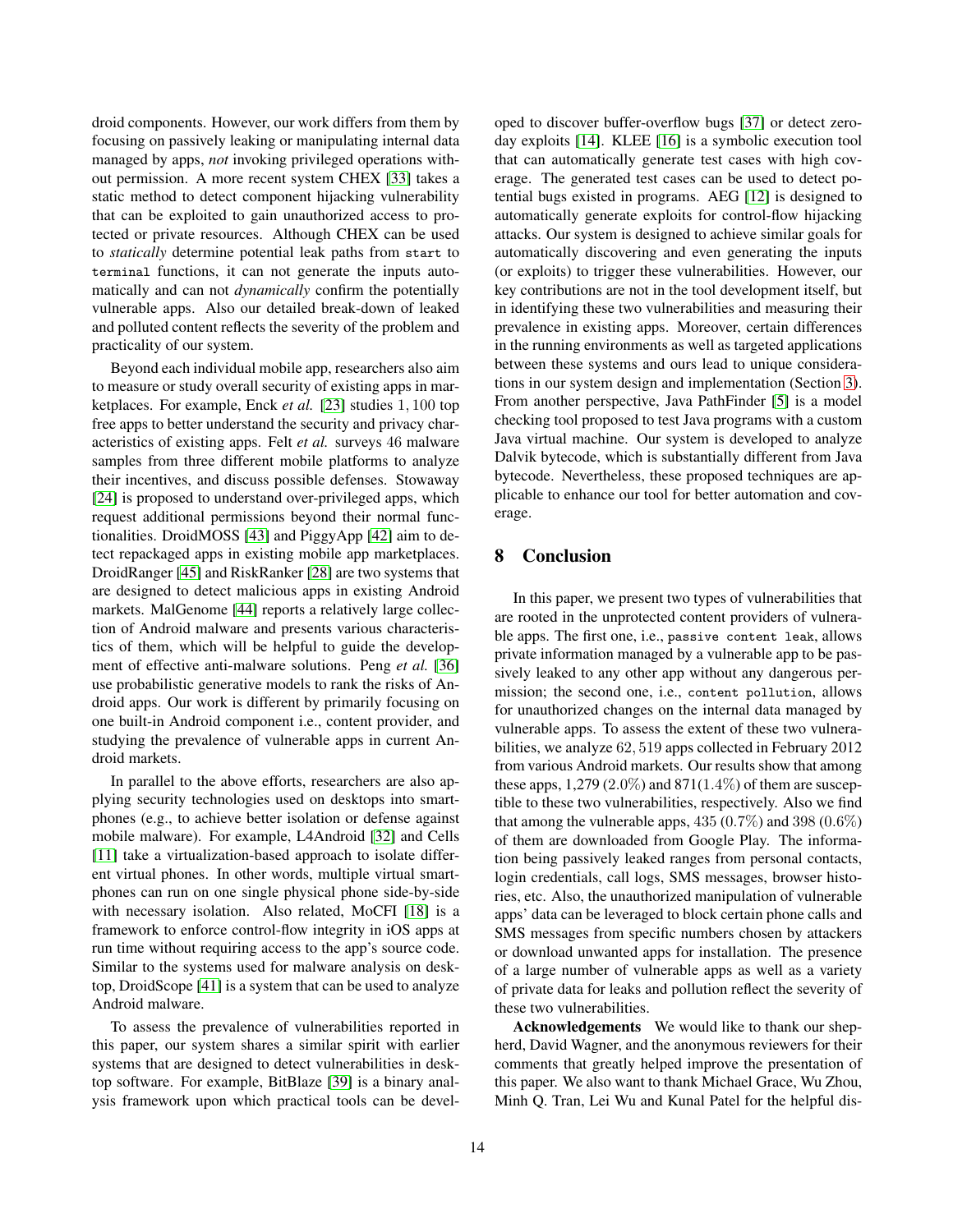cussion. This work was supported in part by the US National Science Foundation (NSF) under Grants 0855297, 0855036, 0910767, and 0952640. Any opinions, findings, and conclusions or recommendations expressed in this material are those of the authors and do not necessarily reflect the views of the NSF.

## <span id="page-14-5"></span>**References**

- <span id="page-14-2"></span>[1] Android 4.2 APIs. [http://developer.android.](http://developer.android.com/about/versions/android-4.2.html) [com/about/versions/android-4.2.html](http://developer.android.com/about/versions/android-4.2.html).
- <span id="page-14-0"></span>[2] App Store (iOS). [http://en.wikipedia.org/](http://en.wikipedia.org/wiki/App_Store_(iOS)) [wiki/App\\_Store\\_\(iOS\)](http://en.wikipedia.org/wiki/App_Store_(iOS)).
- [3] Gartner Says Worldwide Smartphone Sales Soared in Fourth Quarter of 2011 With 47 Percent Growth. [http://www.](http://www.gartner.com/it/page.jsp?id=1924314) [gartner.com/it/page.jsp?id=1924314](http://www.gartner.com/it/page.jsp?id=1924314).
- <span id="page-14-28"></span><span id="page-14-1"></span>[4] Google Play. [http://en.wikipedia.org/wiki/](http://en.wikipedia.org/wiki/Google_Play) [Google\\_Play](http://en.wikipedia.org/wiki/Google_Play).
- <span id="page-14-13"></span>[5] Java PathFinder. [http://babelfish.arc.nasa.](http://babelfish.arc.nasa.gov/trac/jpf) [gov/trac/jpf](http://babelfish.arc.nasa.gov/trac/jpf).
- [6] Number of Web users in China Hits 513 Million. [http://](http://latimesblogs.latimes.com/technology/2012/01/chinese-web-users-grow-to-513-million.html) [latimesblogs.latimes.com/technology/](http://latimesblogs.latimes.com/technology/2012/01/chinese-web-users-grow-to-513-million.html) [2012/01/chinese-web-users-grow-to-513](http://latimesblogs.latimes.com/technology/2012/01/chinese-web-users-grow-to-513-million.html) [million.html](http://latimesblogs.latimes.com/technology/2012/01/chinese-web-users-grow-to-513-million.html).
- <span id="page-14-14"></span><span id="page-14-11"></span>[7] Sina Weibo. [http://en.wikipedia.org/wiki/](http://en.wikipedia.org/wiki/Sina_Weibo) [Sina\\_Weibo](http://en.wikipedia.org/wiki/Sina_Weibo).
- [8] The Risk You Carry in Your Pocket. [https://media.](https://media.blackhat.com/bh-ad-10/Nils/Black-Hat-AD-2010-android-sandcastle-slides.pdf) [blackhat.com/bh-ad-10/Nils/Black-Hat-](https://media.blackhat.com/bh-ad-10/Nils/Black-Hat-AD-2010-android-sandcastle-slides.pdf)[AD-2010-android-sandcastle-slides.pdf](https://media.blackhat.com/bh-ad-10/Nils/Black-Hat-AD-2010-android-sandcastle-slides.pdf).
- <span id="page-14-3"></span>[9] Your Apps Are Watching You. [http://online.wsj.com/article/](http://online.wsj.com/article/SB10001424052748704694004576020083703574602.html) [SB10001424052748704694004576020083703574602.](http://online.wsj.com/article/SB10001424052748704694004576020083703574602.html) [html](http://online.wsj.com/article/SB10001424052748704694004576020083703574602.html).
- <span id="page-14-12"></span>[10] ZeuS-in-the-Mobile - Facts and Theories. [http://www.](http://www.securelist.com/en/analysis/204792194/ZeuS_in_the_Mobile_Facts_and_Theories) [securelist.com/en/analysis/204792194/](http://www.securelist.com/en/analysis/204792194/ZeuS_in_the_Mobile_Facts_and_Theories) [ZeuS\\_in\\_the\\_Mobile\\_Facts\\_and\\_Theories](http://www.securelist.com/en/analysis/204792194/ZeuS_in_the_Mobile_Facts_and_Theories).
- <span id="page-14-23"></span>[11] J. Andrus, C. Dall, A. Van't Hof, O. Laadan, and J. Nieh. Cells: A Virtual Mobile Smartphone Architecture. In *Proceedings of the 23rd ACM Symposium on Operating Systems Principles*, SOSP, 2011.
- <span id="page-14-27"></span>[12] T. Avgerinos, S. K. Cha, B. L. T. Hao, and D. Brumley. AEG: Automatic Exploit Generation . In *Proceedings of the 18th Annual Symposium on Network and Distributed System Security*, NDSS, 2011.
- <span id="page-14-17"></span>[13] A. R. Beresford, A. Rice, N. Skehin, and R. Sohan. Mock-Droid: Trading Privacy for Application Functionality on Smartphones. In *Proceedings of the 12th International Workshop on Mobile Computing System and Applications*, HotMobile, 2011.
- <span id="page-14-25"></span>[14] D. Brumley, J. Newsome, and D. Song. Sting: an end-to-end self-healing system for defending against internet worms. In *Book chapter in "Malware Detection and Defense", Editors Christodorescu, Jha, Maughn, Song*, 2007.
- <span id="page-14-6"></span>[15] S. Bugiel, L. Davi, A. Dmitrienko, T. Fischer, A.-R. Sadeghi, and B. Shastry. Towards Taming Privilege-Escalation Attacks on Android. In *Proceedings of the 19th Annual Symposium on Network and Distributed System Security*, NDSS, 2012.
- <span id="page-14-26"></span>[16] C. Cadar, D. Dunbar, and D. Engler. KLEE: Unassisted and Automatic Generation of High-Coverage Tests for Complex Systems Programs . In *Proceedings of the 8th USENIX Symposium on Operating Systems Design and Implementation*, OSDI, 2008.
- <span id="page-14-7"></span>[17] E. Chin, A. P. Felt, K. Greenwood, and D. Wagner. Analyzing Inter-Application Communication in Android. In *Proceedings of the 9th Annual International Conference on Mobile Systems, Applications, and Services*, MobiSys, 2011.
- <span id="page-14-24"></span>[18] L. Davi, A. Dmitrienko, M. Egele, T. Fischer, T. Holz, R. Hund, S. Nurnberger, and A.-R. Sadeghi. MoCFI: A Framework to Mitigate Control-Flow Attacks on Smartphones. In *Proceedings of the 19th Annual Symposium on Network and Distributed System Security*, NDSS, 2012.
- <span id="page-14-8"></span>[19] L. Davi, A. Dmitrienko, A.-R. Sadeghi, and M. Winandy. Privilege escalation attacks on android. In *Proceedings of the 13th international conference on Information security*, ISC, 2010.
- <span id="page-14-9"></span>[20] M. Dietz, S. Shekhar, Y. Pisetsky, A. Shu, and D. S. Wallach. QUIRE: Lightweight Provenance for Smart Phone Operating Systems. In *Proceedings of the 20th USENIX Security Symposium*, USENIX Security, 2011.
- <span id="page-14-16"></span>[21] M. Egele, C. Kruegel, E. Kirda, and G. Vigna. PiOS: Detecting Privacy Leaks in iOS Applications. In *Proceedings of the 18th Annual Symposium on Network and Distributed System Security*, NDSS, 2011.
- <span id="page-14-15"></span>[22] W. Enck, P. Gilbert, B.-g. Chun, L. P. Cox, J. Jung, P. Mc-Daniel, and A. N. Sheth. TaintDroid: An Information-Flow Tracking System for Realtime Privacy Monitoring on Smartphones. In *Proceedings of the 9th USENIX Symposium on Operating Systems Design and Implementation*, USENIX OSDI, 2010.
- <span id="page-14-20"></span>W. Enck, D. Octeau, P. McDaniel, and S. Chaudhuri. A Study of Android Application Security. In *Proceedings of the 20th USENIX Security Symposium*, USENIX Security, 2011.
- <span id="page-14-21"></span>[24] A. P. Felt, E. Chin, S. Hanna, D. Song, and D. Wagner. Android Permissions Demystified. In *Proceedings of the 18th ACM Conference on Computer and Communications Security*, CCS, 2011.
- <span id="page-14-19"></span>[25] A. P. Felt, H. J. Wang, A. Moshchuk, S. Hanna, and E. Chin. Permission Re-Delegation: Attacks and Defenses. In *Proceedings of the 20th USENIX Security Symposium*, USENIX Security, 2011.
- <span id="page-14-4"></span>[26] M. Grace, W. Zhou, X. Jiang, and A.-R. Sadeghi. Unsafe Exposure Analysis of Mobile In-App Advertisements. In *Proceedings of the 5th ACM Conference on Security and Privacy in Wireless and Mobile Networks*, WiSec, 2012.
- <span id="page-14-10"></span>[27] M. Grace, Y. Zhou, Z. Wang, and X. Jiang. Systematic Detection of Capability Leaks in Stock Android Smartphones. In *Proceedings of the 19th Annual Symposium on Network and Distributed System Security*, NDSS, 2012.
- <span id="page-14-22"></span>[28] M. Grace, Y. Zhou, Q. Zhang, S. Zou, and X. Jiang. RiskRanker: Scalable and Accurate Zero-day Android Malware Detection. In *Proceedings of the 10th International Conference on Mobile Systems, Applications and Services*, MobiSys, 2012.
- <span id="page-14-18"></span>[29] N. Hardy. The Confused Deputy: (or why capabilities might have been invented). *ACM SIGOPS Operating Systems Review*, 22, October 1998.